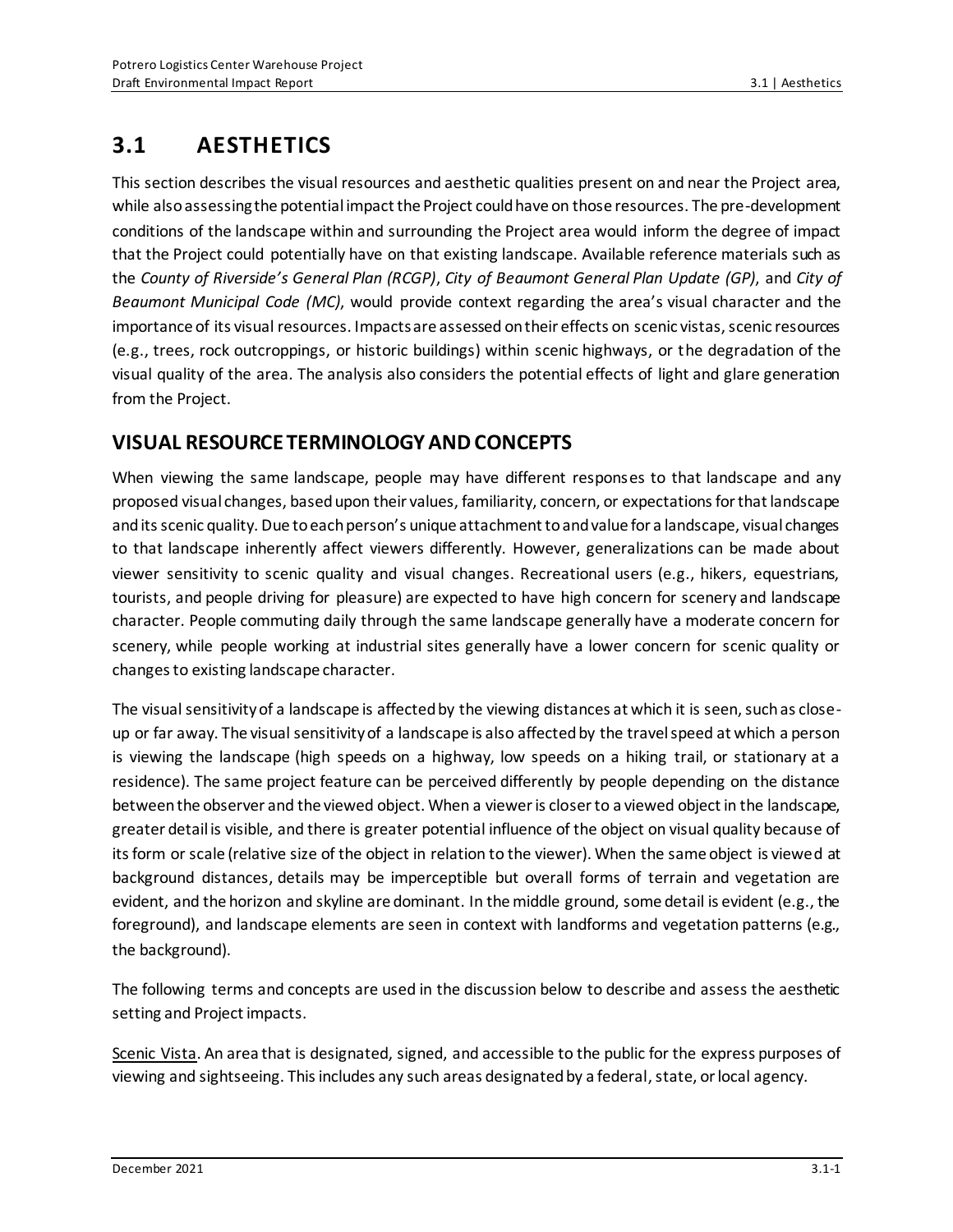Scenic Highway. Any stretch of public roadway that is designated as a scenic corridor by a federal, state, or local agency.

Sensitive Receptors. Viewer responses to visual settings are inferred from a variety of factors, including distance and viewing angle, types of viewers, number of viewers, duration of view, and viewer activities. The viewer type and associated viewer sensitivity are distinguished among project viewers in recreational, residential, commercial, military, and industrial areas. Viewer activities can range from a circumstance that encourages a viewer to observe the surroundings more closely (such as recreational activities) to one that discourages close observation (such as commuting in heavy traffic). Viewers in recreational areas are considered to have high sensitivity to visual resources. Residential viewers generally have moderate sensitivity but extended viewing periods. Viewers in commercial, military, and industrial areas are considered to have low sensitivity.

Viewshed. A project's viewshed is defined as the surrounding geographic area from which the project is likely to be seen, based on topography, atmospheric conditions, land use patterns, and roadway orientations. "Project viewshed" is used to describe the area surrounding a project site where a person standing on the ground or driving a vehicle can view a project site.

Visual character. Typically consists of the landforms, vegetation, water features, and cultural modifications that impart an overall visual impression of an area's landscape. Scenic areas typically include open space, landscaped corridors, and viewsheds. Visual character is influenced by many different landscape attributes including color contrasts, landform prominence, repetition of geometric forms, and uniqueness of textures among other characteristics.

### **3.1.1 ENVIRONMENTAL SETTING**

The Project Site's topography is composed of generally flat areas dominated by grasslands in the northeast as well as rolling hills supporting patch scrub throughout the north and south, and open space areas to the west.<sup>1</sup> According to available historical sources, the Project Site has been undeveloped since as early as 1901; developed with rural residential or farming-related structures from the 1930s to about the late 1960s; and undeveloped to the present.<sup>2</sup> Additionally, the overall Project Site including the Warehouse Site is currently vacant and has been subject to regular unauthorized human disturbances, evidenced by signs of tire tracks and ramps left behind from off-road vehicle (ORV) use. The heavily disturbed nature of the site caused by the unauthorized ORV activity, contributes to the diminished aesthetic value of the Project Site and the surrounding area.

The Project Site is situated in an area of the City of Beaumont (City) being developed with and planned for similar uses, such as industrial and manufacturing developments. The Heartland Specific Plan, which provides for industrial and commercial uses, is located just north of State Route 60 (SR-60), and manufacturing/warehousing/industrial uses are located to the east. The site is surrounded by vacant land to the south and west. The Project Site is currently split between City and County jurisdiction. The Project would include annexation of the County land to the City, and adoption of a land use change and prezone for the County parcels. A General Plan Amendment and prezone would be processed to designate the

<sup>1</sup> Ecological Sciences, Inc. 2018. *General Habitat Assessment*.

<sup>2</sup> Partner Engineering and Sciences, Inc. 2018. *Phase I Environmental Site Assessment Report*.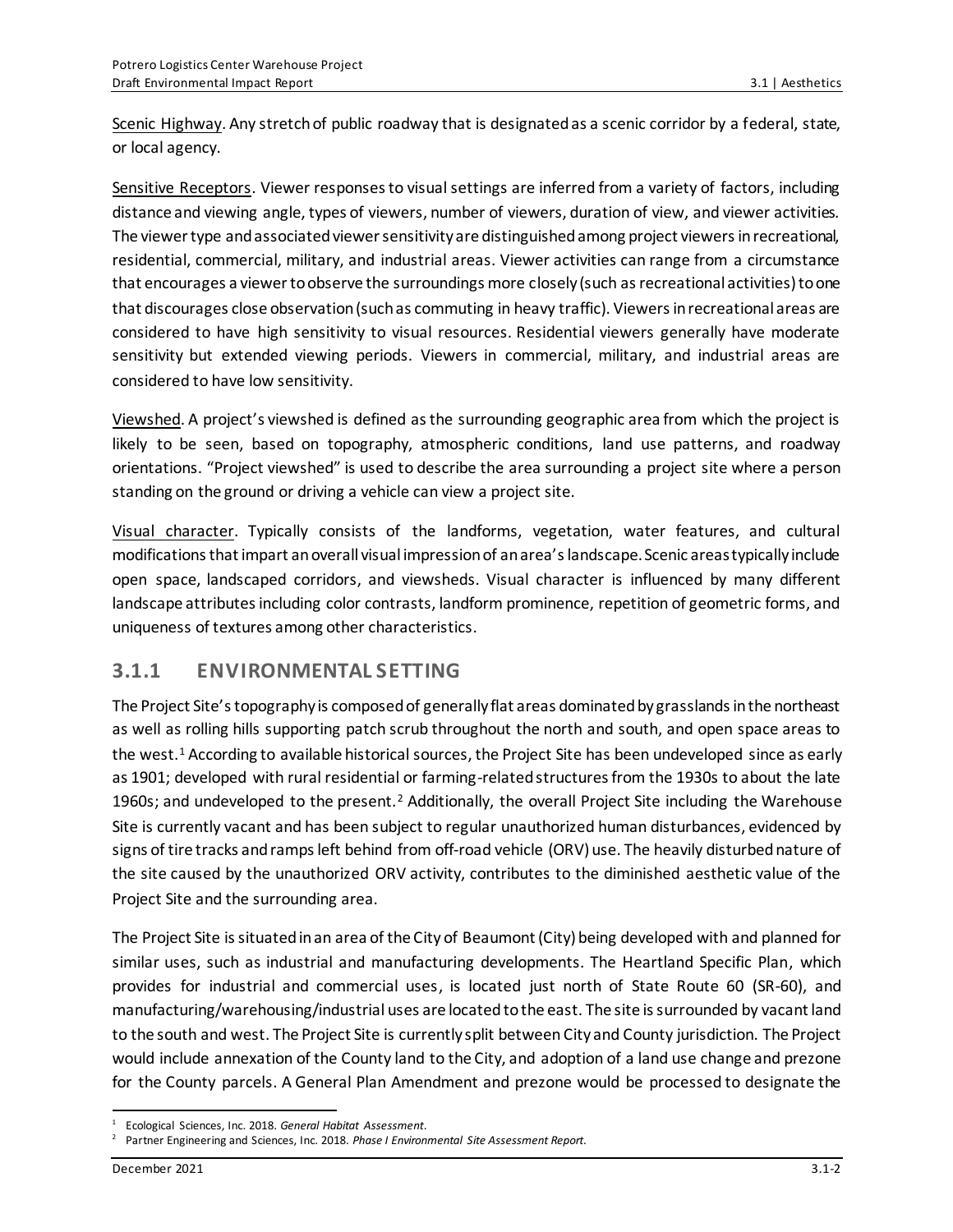County parcels Industrial (I) and Manufacturing (M), respectively. A portion of the Project Site, the southernmost 28.41-acre parcel that is also being annexed into the City, would also have a Residential Overlay Zone imposed in addition to the manufacturing zoning designation.

The Project Site is located in the northwest portion of the City, within the County of Riverside (County) south of SR-60 and approximately one mile west of Interstate 10 (I-10). The City is bordered to the east by the City of Banning; to the south by unincorporated County land; to the west by unincorporated County land and the City of Calimesa approximately two miles west; and to the north by the unincorporated community of Cherry Valley. Immediately north of the Warehouse Site are new freeway on and off ramps to SR-60 that are currently under construction. North of SR-60 is a Specific Plan development area. The future alignment of Potrero Boulevard and vacant land lies to the east of the Project Site. The unpaved alignment of 4<sup>th</sup> Street forms the southern boundary of the Warehouse Site, and vacant land that is part of the Project Site and which would be annexed into the City as part of the Project, but for which no development is proposed is south of the 4<sup>th</sup> Street alignment. Vacant land is to the west of the Project Site.

## **SCENIC VISTAS**

Scenic resources are an important quality of life component for residents of Riverside County. In general, scenic resources include areas that are visible to the general public and considered visually attractive. Scenic resources include natural landmarks and prominent or unusual features of the landscape. Generally, scenic backdrops in the County include hillsides and ridges that rise above urban or rural areas or highways. 3

Under the California Environmental Quality Act (CEQA), a scenic vista is defined as a viewpoint that provides expansive views of a highly-valued landscape for the benefit of the public. Neither the County nor the GP officially designate any scenic vistas near the Project Site or in the City, but the updated GP does have policies focused on protecting and enhancing scenic vistas and views. Although no area within the City is officially designated as a scenic vista, the City is situated at a half-mile elevation in the County's The Pass Area Plan, south of southern California's highest peak, San Gorgonio Mountain, and north of San Jacinto Peakwhich provide the most prominent views from the City. The most prominent scenic vistas are provided by the San Bernardino Mountains located approximately 20 miles north of the Project Site and the San Jacinto Mountains located approximately 12 miles southeast ofthe Project Site.

### **SCENIC HIGHWAYS**

Scenic highways and routes are a unique component of the circulation system as they traverse areas of unusual scenic or aesthetic value. No state scenic highway traverses the Project Site, nor is a scenic highway located in the immediate vicinity. The nearest designated Scenic Highway is SR-243, located approximately nine miles east of the Project Site. 4

<sup>3</sup> County of Riverside. 2015. *General Plan – Multipurpose Open Space Element*. [https://planning.rctlma.org/Portals/14/genplan/general\\_Plan\\_2017/elements/OCT17/Ch05\\_MOSE\\_120815.pdf?ver=2017-10-11-102103-](https://planning.rctlma.org/Portals/14/genplan/general_Plan_2017/elements/OCT17/Ch05_MOSE_120815.pdf?ver=2017-10-11-102103-833) [833](https://planning.rctlma.org/Portals/14/genplan/general_Plan_2017/elements/OCT17/Ch05_MOSE_120815.pdf?ver=2017-10-11-102103-833) (accessed November 2021).

<sup>4</sup> Caltrans. 2018. *California State Scenic Highway System Map*. <https://caltrans.maps.arcgis.com/apps/webappviewer/index.html?id=465dfd3d807c46cc8e8057116f1aacaa> (accessed November 2021).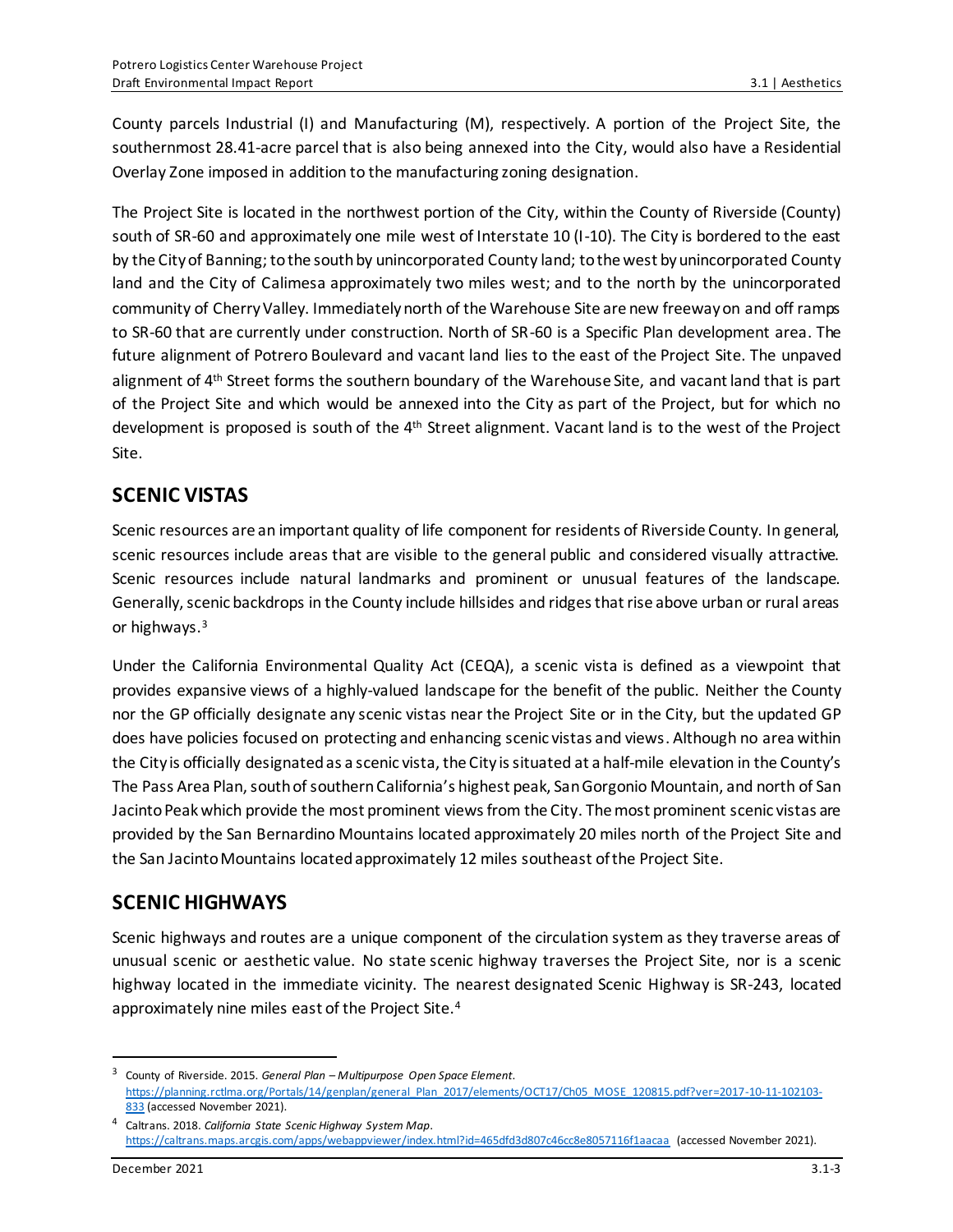## **LIGHT AND GLARE**

Generally, there are two types of light intrusion, light and glare. Light which emanates from the interior of structures and passes through windows and light that projects from exterior sources, such as exterior building parking, street lighting, security lighting, and landscape lighting. "Light spill" is typically defined as the presence of unwanted and/or misdirected light on properties adjacent to the property being illuminated. Glare is the sensation produced by luminance within the visual field that is significantly greater than the luminance to which the eyes are adapted, which causes annoyance, discomfort, or loss in visual performance and visibility.

The Project is located in a largely vacant area of the City and County, bordering SR-60. Light and glare in the Project area are typical of that found in urban and rural environments. Sources of light and glare include light from SR-60 and related traffic. No stationary light sources are currently present in the Project Site.

The Project would introduce features typically found in logistics center developments: concrete tilt-up walls, office space, parking, landscaping, and outdoor security lighting onto the Warehouse Site.

## **3.1.2 REGULATORY SETTING**

### **STATE**

### **California Department of Transportation (Caltrans)**

The Project Site's northerly boundary is located approximately 150 feet south of SR-60 and would require off-site improvements including utility extensions. An interchange planned for the SR-60 and future Potrero Boulevard, also known as the SR-60/Potrero Boulevard Interchange Project, is currently being constructed in the area between the northern boundary of the Project Site and SR-60 on property owned by the City. Note that the construction of the interchange improvements and the Project would occur independent of one another. Caltrans manages the California Scenic Highway Program (CSHP), which is intended to preserve and protect scenic highway corridors from changes that would diminish the aesthetic value of lands adjacent to highways. State laws governing State Scenic Highways are found in Streets and Highways Code (SHC) §§ 260 to 263. A highway may be designated as scenic based on certain criteria, including how much of the natural landscape can be seen by travelers, the landscape's scenic quality, and the extent to which development intrudes on the traveler's enjoyment of the view. The CSHP's Scenic Highway System List identifies scenic highways that are either eligible for designation or have already been designated as such. The list can be found here:

• [https://dot.ca.gov/-/media/dot-media/programs/design/documents/2017-03desigandeligible](https://dot.ca.gov/-/media/dot-media/programs/design/documents/2017-03desigandeligible-a11y.xlsx)[a11y.xlsx](https://dot.ca.gov/-/media/dot-media/programs/design/documents/2017-03desigandeligible-a11y.xlsx)

### **REGIONAL**

#### **County of Riverside Ordinance No. 655**

A portion of the Project Site is currently located in unincorporated Riverside County and is currently subject to regulations set forth in Ordinance No. 655. The Project proposes annexation of that portion of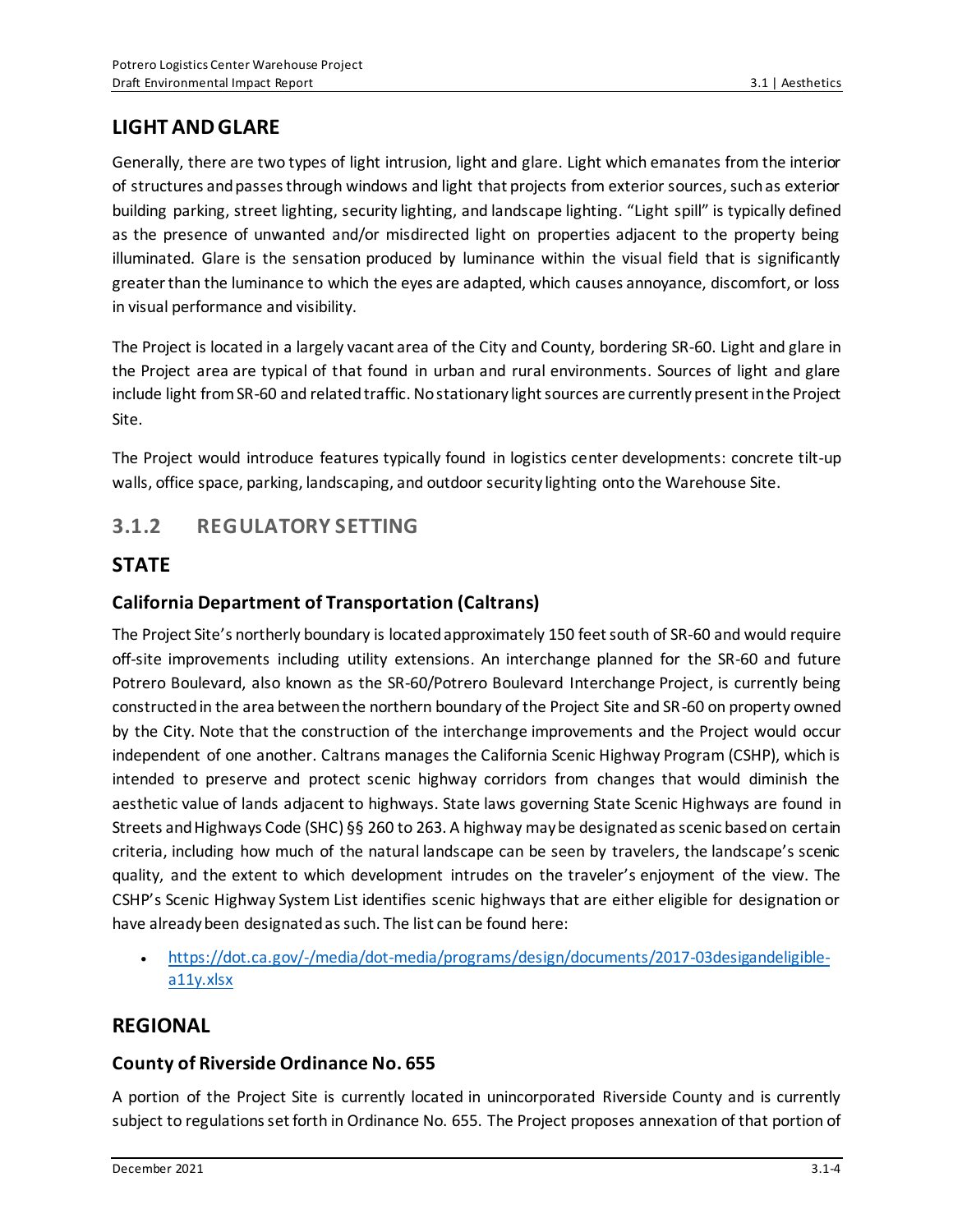the Project Site to the City. County of Riverside Ordinance No. 655 "Regulating Light Pollution" is intended to restrict the permitted use of certain light fixtures emitting into the night sky undesirable light rays which have a detrimental effect on astronomical observation and research. Ordinance No. 655 defines the zones where light pollution could impact Palomar Observatory: Zone A is within 15 miles; Zone B is between 15 and 45 miles of the observatory.<sup>5</sup> The Project Site is approximately 40 miles from the Palomar Observatory in Zone B.

#### **County of Riverside Ordinance No. 915**

As stated previously, a portion of the Project Site, the Annexation Site, is currently located in unincorporated Riverside County and is therefore subject to County ordinances and regulations. The purpose of Ordinance No. 915 is to provide minimum requirements for outdoor lighting in order to reduce light trespass, and to protect the health, property, and well-being of residents in the unincorporated areas of Riverside County.

#### **County of Riverside Zoning Ordinance No. 348**

A portion of the Project Site is currently located in unincorporated Riverside County and is currently subject to regulations set forth in this ordinance. Ordinance No. 348 is intended to be the primary ordinance that governs land use review and approval and zoning applications in Riverside County. Originally adopted in 1949, Ordinance No. 348 has been amended over 4,000 times in the last 69 years. The current Ordinance No. 348 has 64 articles and 484 sections.

### **LOCAL**

#### **City of Beaumont General Plan**

#### *The Land Use and Community Design Element*

The Land Use and Community Design Element establishes goals and policies to accommodate City growth and development over time. This Element complies with the State requirements for a Land Use Element and a Community Design Element. The Project's consistency with these goals and policies is discussed in *Table 3.10-3, Beaumont General Plan Consistency Analysis* of this EIR. The following goals and policies are applicable to visual resources:

#### **Goal 3.12: A City that minimizes the extent of urban development in the hillsides, and mitigates any significant adverse consequences associated with urbanization.**

Policy 3.12.2: Limit the extent and intensity of uses and development in areas of unstable terrain, steep terrain, scenic vistas, and other critical environmental areas.

<sup>5</sup> Riverside County Planning Department. 2015. *Draft Environmental Impact Report No. 521, Section 4.4 Aesthetics and Visual Resources. Page 4.4-6. Figure 4.4.1: Mt. Palomar Night Time Lighting Policy Area*. [https://planning.rctlma.org/Portals/14/genplan/general\\_plan\\_2015/DEIR%20521/04-04\\_AestheticsAndVisualResources.pdf](https://planning.rctlma.org/Portals/14/genplan/general_plan_2015/DEIR%20521/04-04_AestheticsAndVisualResources.pdf) (accessed November 2019).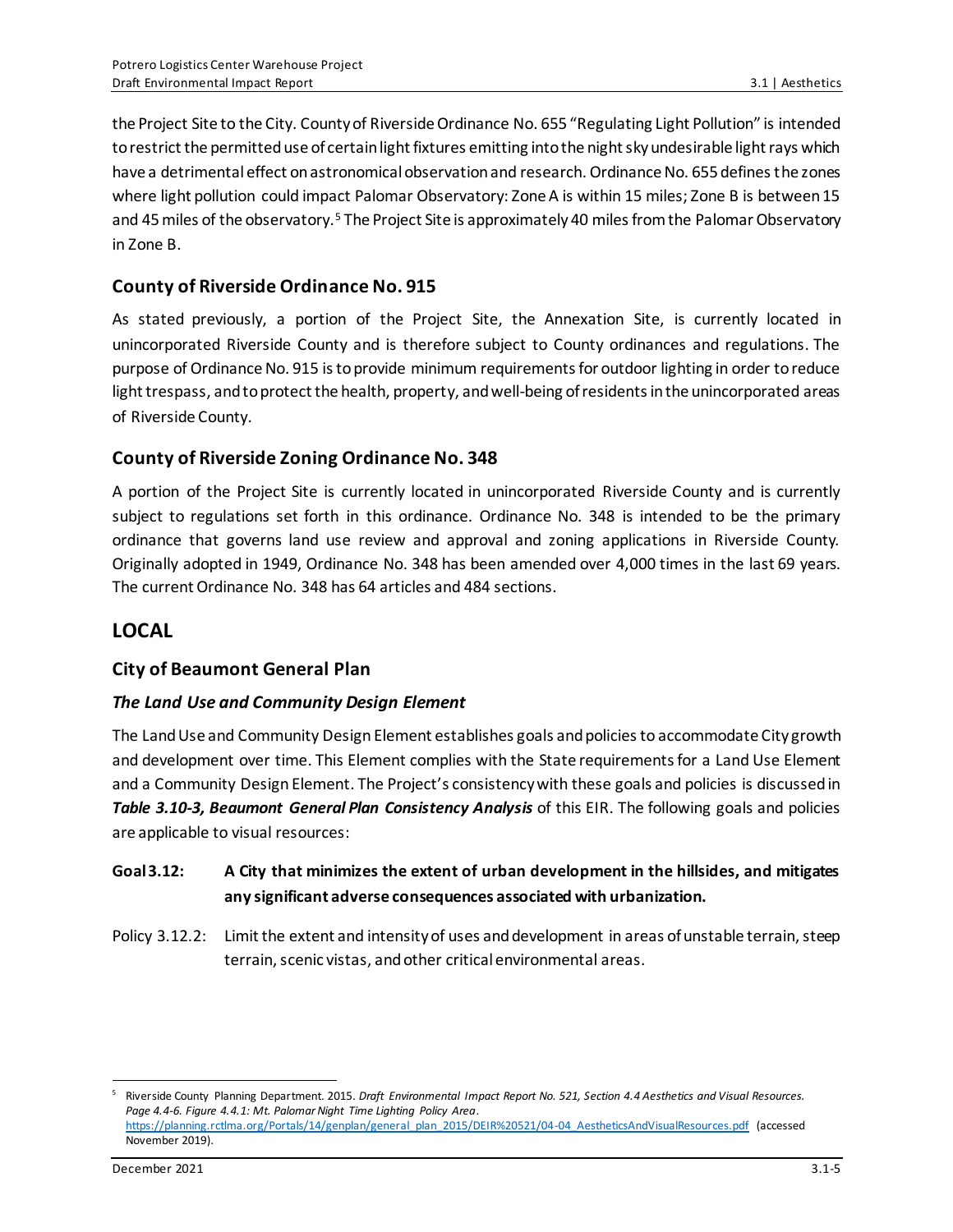Policy 3.12.3: Control the grading of land, pursuant to the City's Municipal Code, to minimize the potential for erosion, landslides, and other forms of land failure, as well as to limit the potential negative aesthetic impact of excessive modification of natural landforms.

#### *Goal 8.6: A City that protects and enhances its scenic vistas and views.*

- Policy 8.6.4: When grading is necessary, encourage grading for new development that complements the surrounding natural features.
- Policy 8.6.6: Limit light pollution from outdoor sources, especially in rural, hillside and mountain areas, and open spaces, to maintain darkness for night sky viewing.

#### **Goal 11.7: Design buildings that are at a human-scale and create quality environments.**

Policy 11.7.6: Ensure that loading docks and service entrances are screened from the right-of-way and adjacent properties; are accessed via alleys, side streets, or services access driveways; and are internal to the building envelope and equipped with closable doors to improve the aesthetics of the public realm and limit noise.

#### *City of Beaumont Municipal Code*

Upon project completion, the proposed Project Site would be entirely within the City of Beaumont and would be required to comply with the regulations set forth in the Beaumont MC.

#### *BeaumontMunicipal Code, Title 17- Zoning*

Beaumont MC Title 17, Chapter 17.07 – Signs is intended to make the City attractive to residents, visitors, and commercial, industrial and professional businesses while maintaining economic stability and vitality through an attractive signing program.

Chapter 17.07.010 (A) – *Recognition of Needs; Goals.* The City recognizes the need for signs as a means to identify businesses and other necessary and beneficial activities within the community. The City finds that signing is an important design element of the physical environment. Provisions consistent with the goals and objectives of the community are necessary to ensure that the special character and image the community is striving for can be attained while serving business and other needs in the community. The City is striving to provide an economically stable and visually attractive community through high-quality site planning, building designs, landscaping, and signing. As a planned architectural feature, a sign can be pleasing and can harmonize with the physical character of its environment. Proper controls can achieve this goal and would make the City a more attractive place to live, work, and shop.

#### *Beaumont Municipal Code Title 8 Health and Safety Code*

Beaumont MC Title 8.50 – Outdoor Lighting – Has the purpose and intent to establish regulation and standards which would reduce light pollution generated by residential, commercial, and industrial lighting fixtures and devices, minimize light pollution which has a detrimental effect on the environment and the enjoyment of the night sky, reduce and minimize lighting and lighting practices which cause unnecessary illumination of adjacent properties, correct problems of glare and light trespass, and reduce energy use. This code further defines prohibited lighting, exempt lighting, and lighting requirements for commercial and industrial zones to include height limits, light power, lighting curfew, and discusses nonconforming lighting.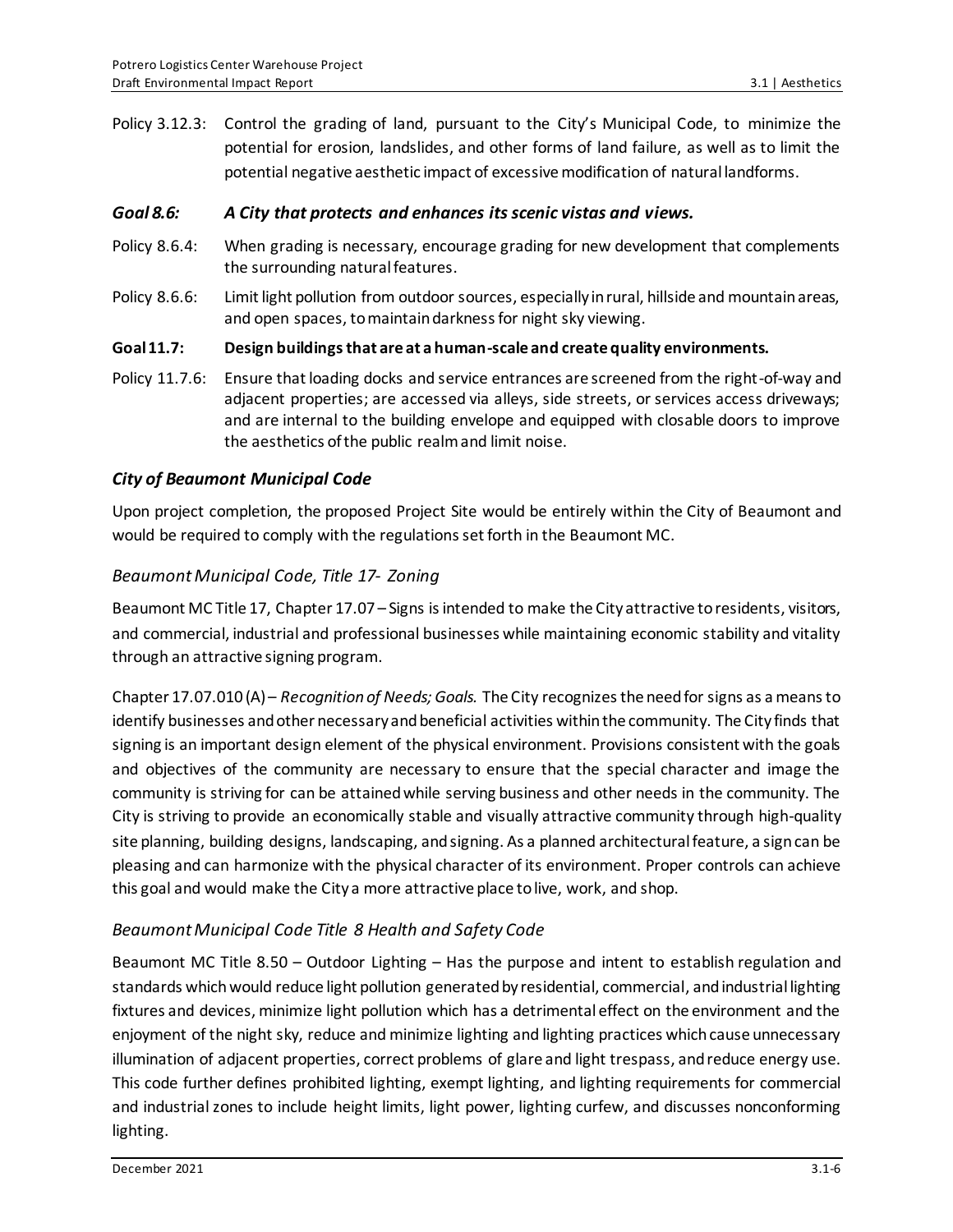## **3.1.3 STANDARDS OF SIGNIFICANCE**

State CEQA Guidelines Appendix G contains the Environmental Checklist Form, which includes questions concerning aesthetics. The questions presented in the Environmental Checklist Form have been utilized as significance criteria in this section. Accordingly, the Project would have a significant effect on the environment if it would:

- a) Have a substantial adverse effect on a scenic vista;
- b) Substantially damage scenic resources, including but not limited to, trees, rock outcroppings, and historic buildings within a state scenic highway;
- c) In non-urbanized areas, substantially degrade the existing visual character or quality of public views of the site and its surroundings? (Public views are those that are experienced from publicly accessible vantage point). If the project is in an urbanized area, would the project conflict with applicable zoning and other regulations governing scenic quality; and
- d) Create a new source of substantial light or glare which would adversely affect day or nighttime views in the area.

## **METHODOLOGY AND ASSUMPTIONS**

The Project is evaluated against the aforementioned significance criteria/thresholds, as the basis for determining the impact's level of significance concerning aesthetics. This analysis considers the existing regulatory framework (i.e., laws, ordinances, regulations, and standards) that avoid or reduce the potentially significant environmental impact. Where significant impacts remain despite compliance with the regulatory framework, feasible mitigation measures are recommended, to avoid or reduce the Project's potentially significant environmental impacts.

### **Approach to Analysis**

This analysis of impacts on aesthetic resources examines the Project's temporary (i.e., construction) and permanent (i.e., operational) effects based on significance criteria/threshold's application outlined above. For each criterion, the analyses are generally divided into two main categories: (1) temporary impacts; and (2) permanent impacts. Each criterion is discussed in the context of Project components that share similar characteristics/geography. The impact conclusions consider the potential for changes in environmental conditions, as well as compliance with the regulatory framework enacted to protect the environment.

The baseline conditions and impact analyses are based on: field observations conducted by Kimley-Horn in April 2019; review of Project maps and drawings; analysis of aerial and ground‐level photographs; and review of various data available in public records, including local planning documents. The determination that a Project component would or would not result in "substantial" adverse effects on scenic resources or visual character considers the site's aesthetic resource value and the severity of the Project component's visual impact (e.g., the nature and duration of the impact). For example, a Project component resulting in a severe impact on a site with a low aesthetic resource value would result in a less than significant impact concerning scenic or visual character. In other words, new conspicuous structures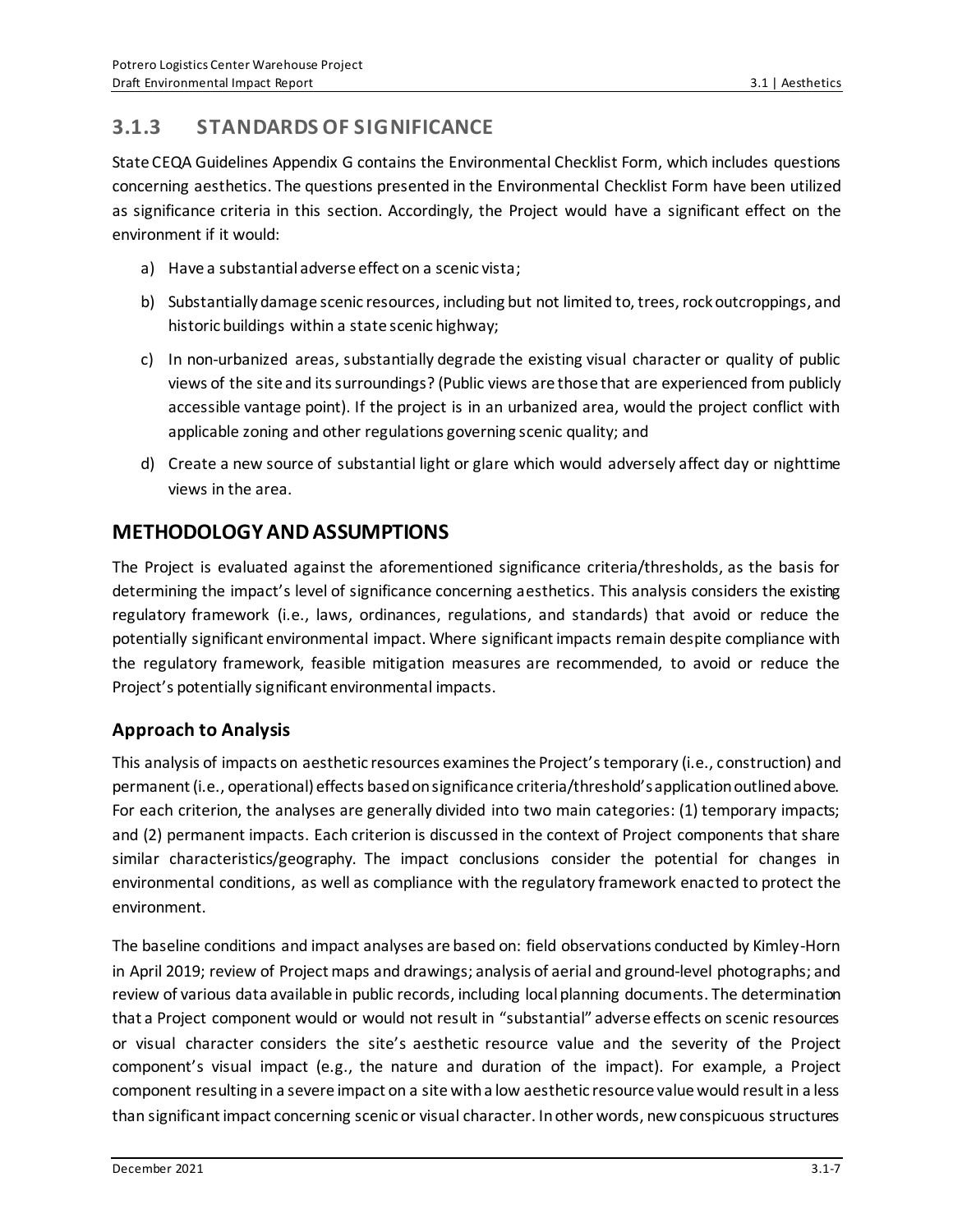or visual changes in areas with a low aesthetic resource value may not necessarily result in substantial adverse effects on visual resources.

Visual sensitivity can be described as viewer awareness of visual changes in the environment and is based on the viewers' perspective while engaging in activities from public areas near a project site. The Project Site is visible to various users. The sensitivity of those users to changes within a project site varies with the type of use, length of time that the viewer would be within a project site's zone of visual influence (ZVI), and the viewer's distance from a project site. Viewers of the Project Site may include nearby residents located north of SR-60, future warehouse employees, travelers, and commuters within the project's ZVI. However, it should be noted that the residents located north of SR-60 have an obstructed view overlooking south of the SR-60 due to highway berms along SR-60 and boundary walls along the residential development.

## **3.1.4 PROJECT IMPACTS AND MITIGATION MEASURES**

#### *Impact 3.1-1: Would the Project have a substantial adverse effect on a scenic vista?*

#### **Level of Significance: Less Than Significant Impact**

The Project Site's topography is composed of generally flat areas dominated by grasslands in the northeast as well as rolling hills supporting patch scrub throughout the north and south, and open space areas to the west.<sup>6</sup> According to available historical sources, the Project Site has been undeveloped since as early as 1901; developed with rural residential or farming-related structures from the 1930s to about the late 1960s; and undeveloped to the present.<sup>7</sup> Additionally, the Project Site is currently vacant and has been subject to regular human disturbances, evidenced by signs of tire tracks and ramps left behind from ORV use. The heavily disturbed nature of the site caused by the unauthorized off-road vehicle activity, contributes to the diminished aesthetic value of the Project Site and the surrounding area.

The Project Site is situated in an area of the City being heavily developed and planned with similar uses, such as industrial and manufacturing developments. The Heartland Specific Plan, which includes mixeduse, industrial, and residential development, is located just north of SR-60, and manufacturing/warehousing/industrial uses to the east. The site is surrounded by vacant land to the south and west. The Project Site is currently split between City and County land. The Project would include a General Plan land use amendment and zone change for Project parcels to have an Industrial land use designation and manufacturing zoning designation. The Project also proposes the adoption of a Residential Overlay for the 28.41-acre portion of the Project Site south of the alignment of 4<sup>th</sup> Street. No development is currently proposed for these 28.41 acres.

The City does not contain any specifically-designated scenic vistas.<sup>8</sup> The most prominent scenic vistas are provided by the San Bernardino Mountains located approximately 20 miles north of the Project site and the San Jacinto Mountains located approximately 12 miles southeast of the Project Site.

<sup>6</sup> Ecological Sciences, Inc. 2018. *General Habitat Assessment*.

<sup>7</sup> Partner Engineering and Sciences, Inc. 2018. *Phase I Environmental Site Assessment*.

<sup>8</sup> City of Beaumont. 2020. *Beaumont General Plan Draft Program Environmental Impact Report.*  <https://www.beaumontca.gov/DocumentCenter/View/36627/DEIR-090720> (accessed November 2021).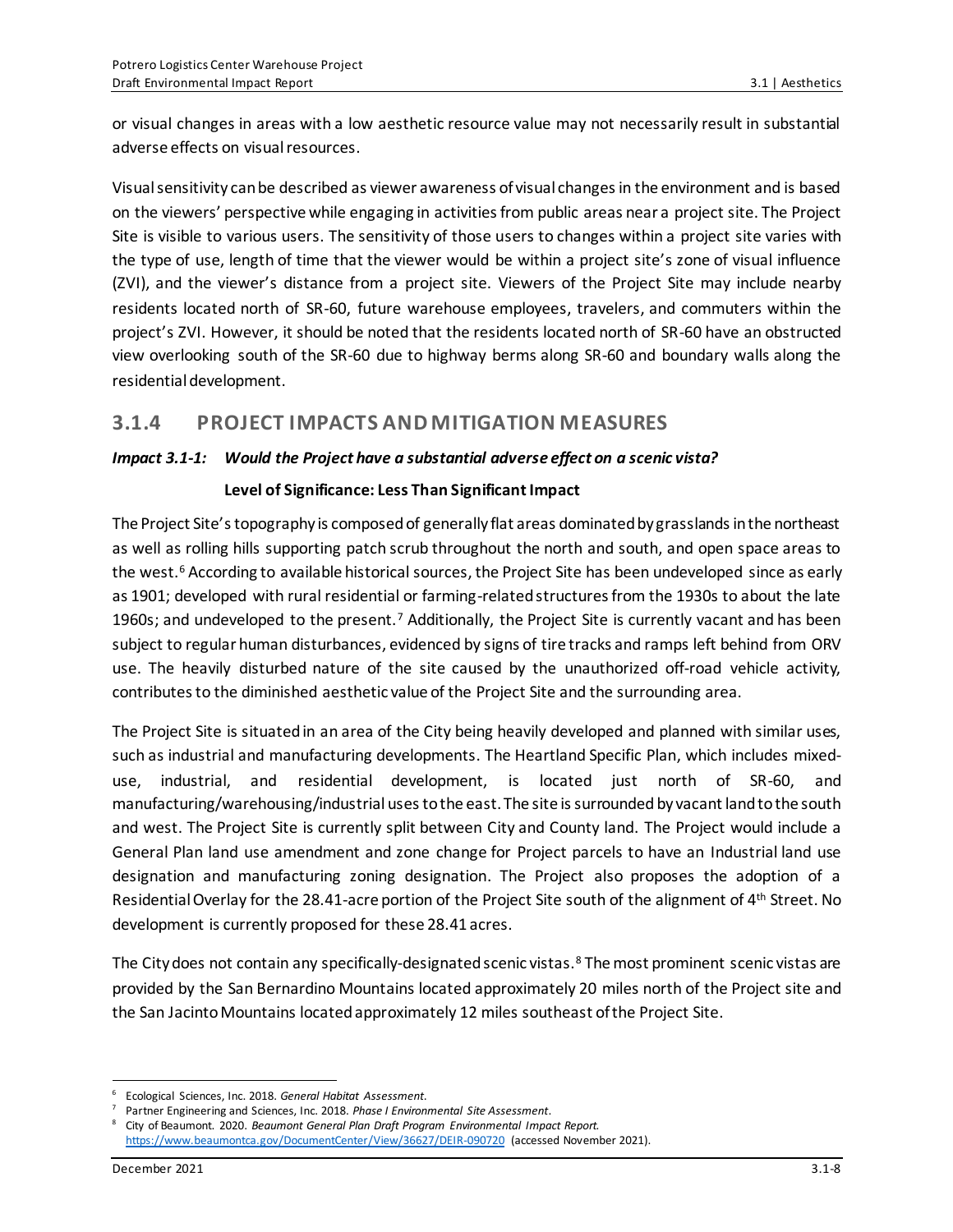## **CONSTRUCTION**

Construction of the Project would require mass grading of the site. Based on the existing topography, it is anticipated that approximately 2,495 cubic yards of soil would be imported to achieve the proposed building pads.<sup>9</sup> Trenching and installation of water, wastewater, recycled water pipelines, and dry utilities would be necessary. Project construction would also require the temporary use and storage of heavy equipment and vehicles on-site which may be visible off-site. Project construction would temporarily alter views of the site but would not obstruct any scenic vistas. The associated visual impacts from the construction phases are anticipated to occur over the duration of construction and would cease upon completion of the Project; resulting in a less than significant impact.

The following is a list of on- and off-site utility improvements:

- On- and off-site utility connections and street improvements: water, sewer, gas, electric and street frontage improvements along Potrero Boulevard and 4<sup>th</sup> Street;
- The existing on-site drainage course would be re-directed to an underground storm drainpipe through the Project Site, and then would discharge off-site into the existing natural drainage;
- Water improvements would include a connection to the water line on 4<sup>th</sup> Street immediately adjacent to the site, and construction of a water line on Potrero Boulevard;
- Sewer service would be addressed by connecting to the existing sewer pump station on 4<sup>th</sup> Street; effluent would then be lifted to the nearest gravity main for transmission to the City of Beaumont sewer treatment plant; and
- Storm drain improvements would consist of collecting and treating on-site flows prior to conveying them off-site to an existing storm drain system on 4<sup>th</sup> Street, or directly into Coopers Creek.

### **OPERATIONS**

The visual character of the Project Site would be altered as a result of Project implementation. The Project would include the development of approximately 32 acres of vacant, undevelopedland that would include a 48-foot tall "high-cube" warehouse facility with associated amenities such as vehicle and truck parking, landscaping, and water retention basins. Interior security lighting would be used throughout the day and exterior security lighting would be used at night. All exterior lighting would be directional and shielded to minimize light spill and glow. The security lighting would not impede or interfere with any scenic vistas. Furthermore, trucks entering and exiting the facility would not obstruct views of scenic vistas.

The Project Site is not considered a scenic vista. While the Project would change the visual characteristics of the Project Site, it would not interfere with and would not obstruct views of any scenic vista including distant views of the San Bernardino Mountains or the San Jacinto Mountains to the northeast or east, respectively. The proposed building height would be 48 feet and would not obstruct existing public views of scenic vistas including the San Bernardino Mountains and the San Jacinto Mountains. The Project Site is flanked by low lying hills to the south rising to just above 2,500 above mean sea level. Due to intervening

<sup>9</sup> Thienes Engineering, Inc. 2021. *Conceptual Grading Plan*.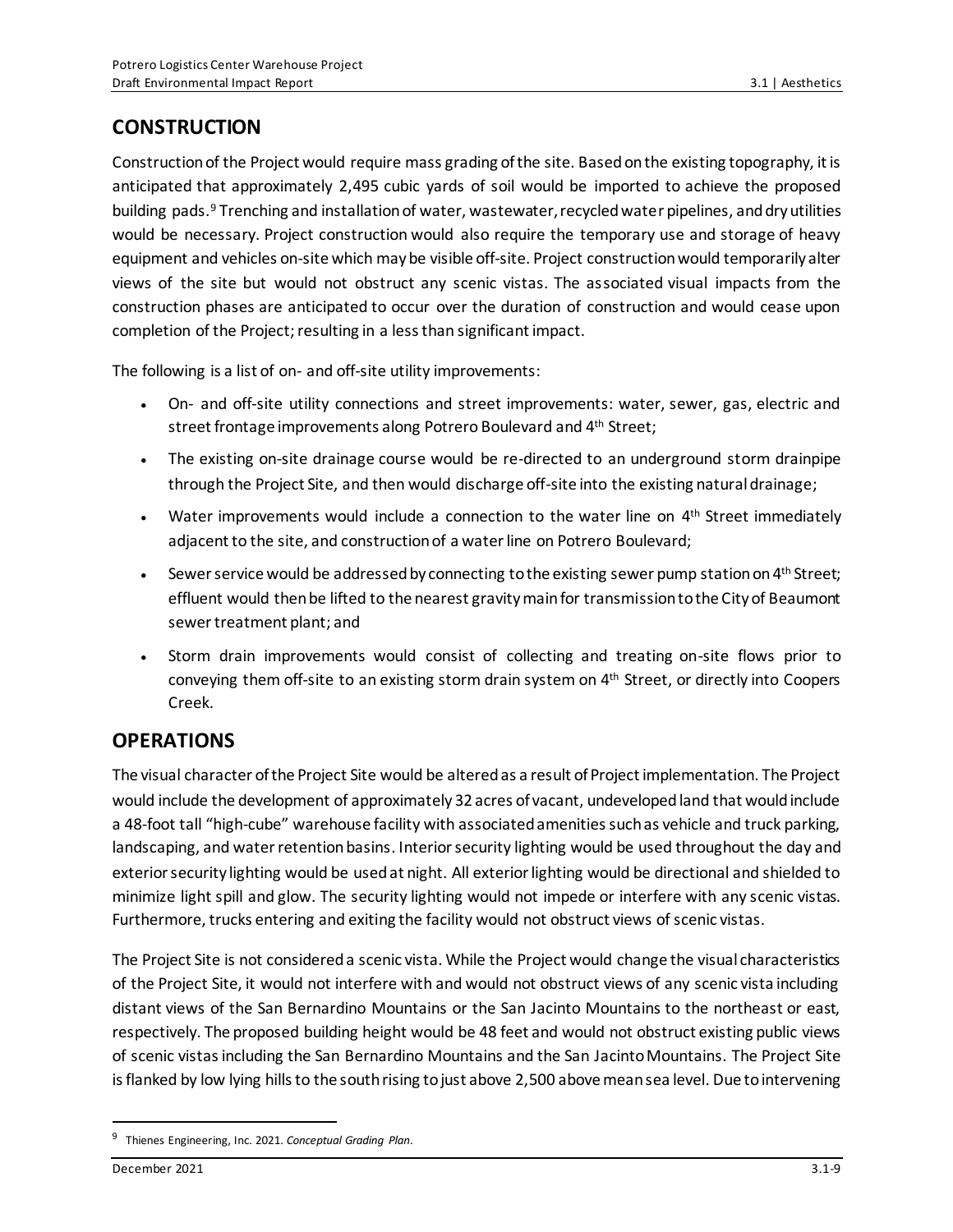topography, vegetation, and adjacent manufactured slopes, the existing low relief of the Project Site, and the proposed finished grading elevations, the Project would not substantially affect views as seen from off-site areas.

Thus, implementation and future operation of the Project and changes to the site would not result in substantial changes to any scenic vista. Impacts in this regard would be less than significant, and mitigation is not required.

#### *Mitigation Measures*

No mitigation is necessary.

*Impact 3.1-2: Would the Project substantially damage scenic resources, including, but not limited to trees, rock outcroppings, and historic buildings within a State Scenic Highway?* **Level of Significance: No Impact**

### **CONSTRUCTION AND OPERATIONS**

No State Designated Scenic Highway traverses the Project Site nor is the Project Site in the vicinity of a State Designated Scenic Highway. The nearest State Designated Scenic Highway is the eastern segment of SR-243, located approximately nine miles southeast of the Project Site. Due to distance, development, and intervening topography, the warehouse development would not be visible from the State Designated Scenic Highway portion of SR-243. Therefore, while the Project Site does contain trees, there are no other designated scenic resources, rock outcroppings, or historic buildings. Thus, because the Project Site is not within or near a State Designated Scenic Highway, or, impacts to scenic resources within a State Designated Scenic Highway would not occur.

#### *Mitigation Measures*

No mitigation is necessary.

*Impact 3.1-3: Would the Project, in non-urbanized areas, substantially degrade the existing visual character or quality of public views of the site and its surroundings? (Public views are those that are experienced from publicly accessible vantage point). If the project is in an urbanized area, would the project conflict with applicable zoning and other regulations governing scenic quality?*

**Level of Significance: Less than Significant Impact**

#### **CONSTRUCTION**

Construction of the warehouse facility would result in temporary visual changes to the Project Site, which is located in an area experiencing ongoing urbanization. Constructionactivities would require the use of heavy equipment and machinery; eventually the development of the warehouse structure would dominate the Project Site. Limited public views occur on the Project Site from fast-moving traffic along SR-60. While the site is relatively flat and does not contain substantial visible variation in landforms, grading activities would be required, and this would result in an alteration of existing grades and creation of slopes but not in an area considered to possess substantial scenic quality.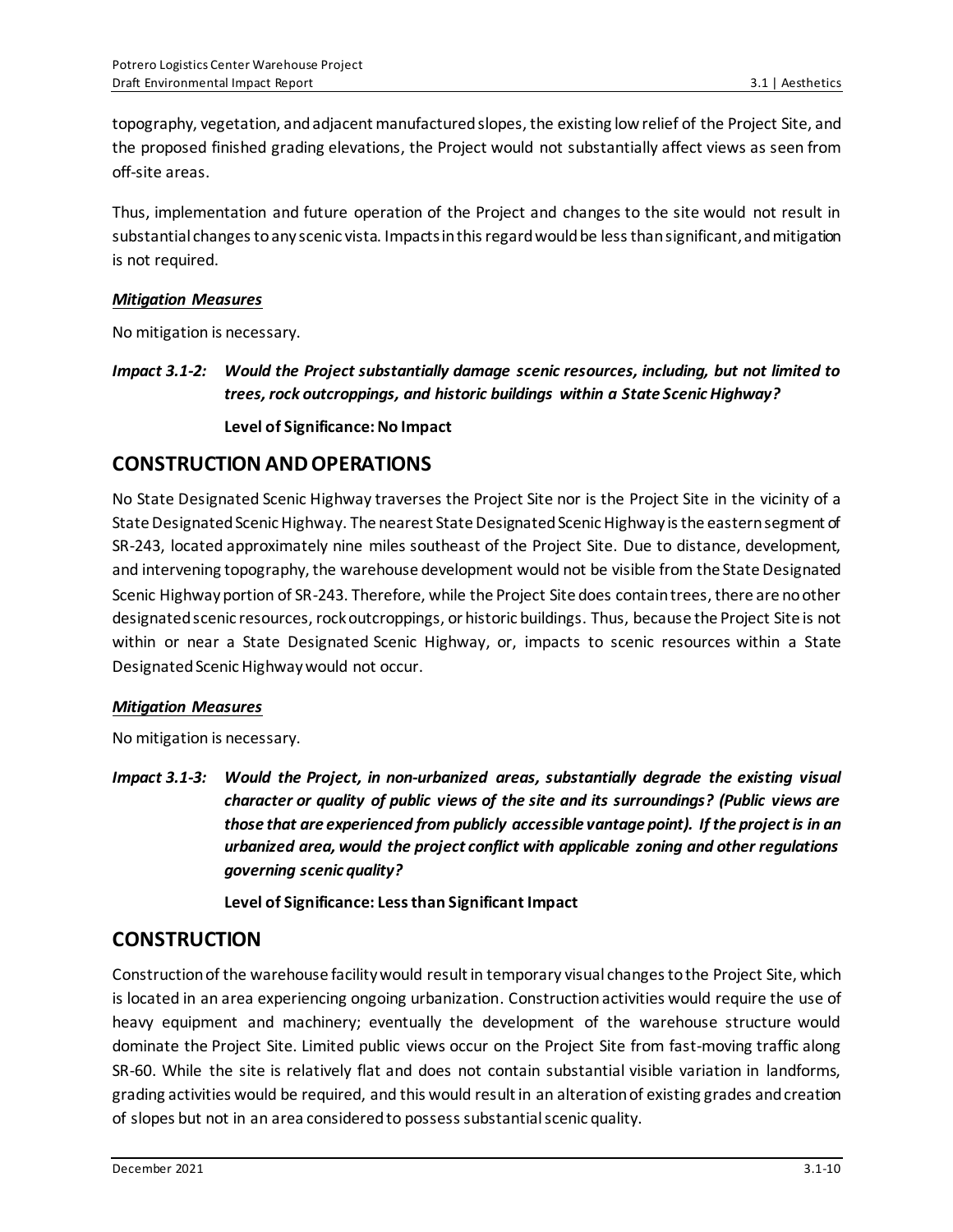Site grading and other construction activities also would comply with the Beaumont GP, Beaumont MC construction requirements, and specifically Beaumont MC Title 15. Conformance with applicable requirements would minimize impacts to visual elements, minimizing hillside development, minimizing impacts toscenic resources, require preparation of a grading analysis, control grading to minimize erosion, and reduce the potential for land failures. In addition, the lack of development through most of the area to be annexed would maintain a large percentage of the existing site topography. Thus, conformance to these development standards and codes would minimize the visual changes to the environment within the Warehouse Site during construction.

Project construction and staging would be visible from parcels to the east, west, and south. The adjacent parcels are currently vacant, but are either undergoing construction, or not accessible via any public roadway. As such views of Project construction from neighboring parcels would not be afforded or would be consistent with ongoing development activities. It should be noted, for the reasons discussed in Impact 3.1-2, above, due to intervening topography, vegetation, low topographic relief and other existing manufactured slopes, the Project would largely be obscured from view as seen from the residential developments north of SR-60.

Off-site construction activities related to lighting, sidewalks, and landscaping would occur on Potrero Boulevard and 4<sup>th</sup> Street. As previously mentioned, construction-related activities would be temporary and would be completed as part of the single phase of Project development. Once construction is completed, the visual impacts from these construction activities would cease.

Although construction and staging for the Warehouse Site would be visible from parcels to the east, west, and south, the adjacent parcels are all vacant and no impact to neighboring parcels would occur. Additionally, no residential developments exist south of SR-60, and therefore the Project site is not visible from any residential properties.

Because of its temporary nature, views of the site's construction would be typical of other construction activities, and because construction would not substantially contrast with surrounding uses or other ongoing construction in the vicinity, these impacts are less than significant. Therefore, as discussed above, although construction would change the sites appearance, overall, construction on the Warehouse Site would not result in a substantial degradation to the existing visual character or quality of the site and impacts in this regard would be less than significant.

## **OPERATIONS**

Project implementation and operation would allow for new development within a currently undeveloped vacantspace. The Project would result in permanent alteration of the existing landforms and visual quality in the area by introducing the new structures, modified topography, manufactured slopes, retaining walls, parking lots, and landscaping. The Project would result in the creation of an approximate 40 foot 2:1 slope on the northerly side of the Warehouse Site. This slope, however, would peak at the existing grades and slopes to the south. Thus, the slope would be concealed from views from residential uses and roadways to the north. Approximate 10-foot slopes would be required on the easterly Project boundary adjacent to the new alignment of Potrero Boulevard, and the slopes on the westerly side of the Warehouse Site would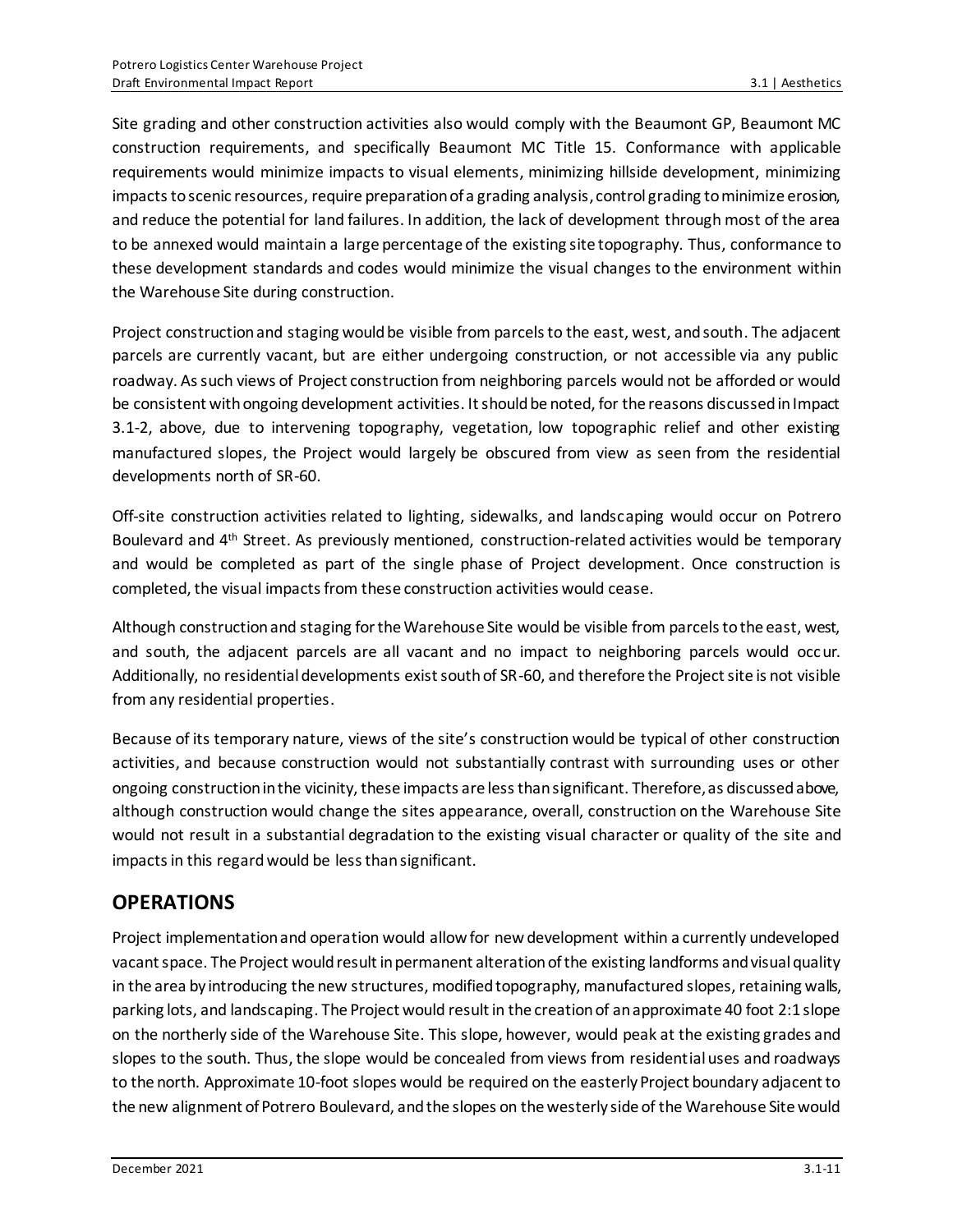be up to 30 feet, with some areas requiring no slope. These areas would be contour graded and would be adjacent to the undeveloped parcel to the west.

Grading is needed to enable development of a 577,920-square foot "high-cube" warehouse facility; refer to **Exhibit 2-4**, *Building Elevations*. The "high-cube" warehouse facility would be approximately 48 feet in height.

The visual setting surrounding the Project Site currently consists of primarily undeveloped landscape dominated by native shrubs and non-native plants with scattered residential, commercial, and light industrial uses. The visual integrity of the site itself has been disrupted by the disturbed nature of the site, which is crossed by dirt trails and roads and scattered debris piles due to ongoing trespassing. Overall, the proposed warehouse development would alter the existing rural character of the Project area. The Project would eliminate the illegal uses currently occurring on site (trespassing) and develop the vacant parcels with maintained development and landscaping. The existing freeway, SR-60 to the north, would act as a buffer between the existing residential uses north of the freeway and the Project south of the freeway. The warehouse development would be of similar bulk and scale as other industrial and commercial development planned for the surrounding Project area, including Beaumont Crossroads and Beaumont Pointe. Further, high-quality development with visually appealing elements including landscaping and natural-like building materials would create cohesive designs with other similar facilities currently under development or planned for development within the Project vicinity. See *Exhibit 2-5, Conceptual Landscape Plan*.

Trucks are anticipated to be enter and exit the property during both the day and nighttime hours. Additionally, security lighting would be present on the exterior of the building. However, in accordance with design requirements, the structure would be set back from the roadway and landscaping would be installed between the structure and property boundary and roadways. To help reduce visual impacts, the warehouse would be designed in accordance with all required design standards of the City, and the structure would be set back from adjacent roadways, and partially screened by slopes and vegetation. The Project also would following streetscape and sign standards, minimize hillside development and development that would impact scenic resources, and reduce light pollution by conformance to Dark Sky standards and "night-sky" ordinance.

The Project would not impact the views from the residential areas in the Heartland Specific Plan which is north of SR-60. Those residents have an obstructed view overlooking south of the SR-60 due to highway berms along SR-60 and boundary walls along the residential development. Additionally, the Potrero Boulevard interchange also serves to obstruct the view to the south for residents of the Heartland Specific Plan community.

In order to minimize the conversion of a currently-vacant Project site to one developed with warehouse uses, the Project would incorporate Project design features such as landscaping and other measures, such as structural lighting, that would minimize visual intrusion on the surrounding visual environment. With the approval of the proposed General Plan and Zone change amendments, the Project would be in compliance with applicable policies and codes and no conflicts with the City's zoning would occur such that a significant impact would result.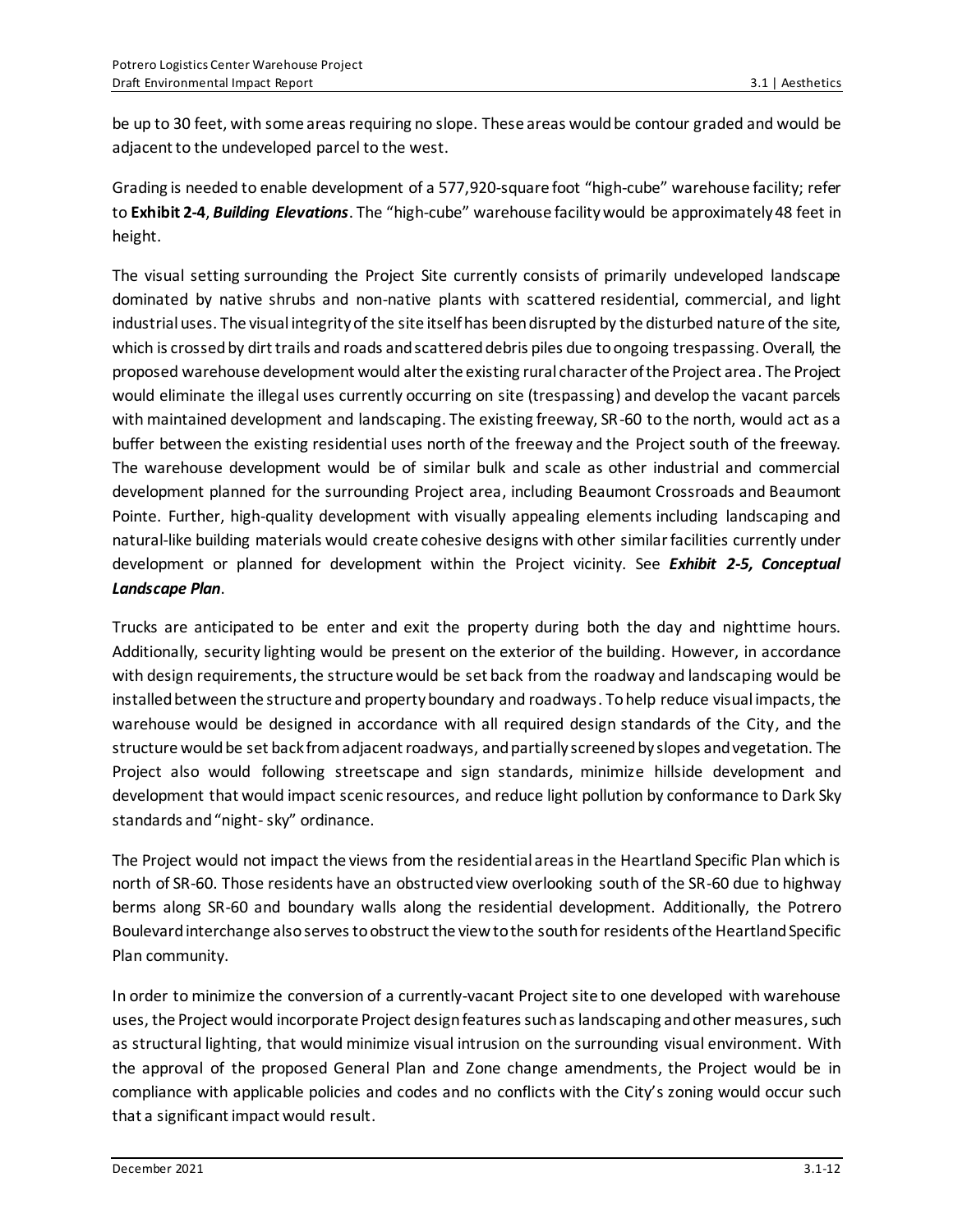#### Refer to *Exhibit 3.1-1:North View - Site Photo*; *Exhibit 3.1-2: South View – Site Photo*; *Exhibit 3.1-3: East View - Site Photo*; *Exhibit 3.1-4: West View – Site Photo*.

The Warehouse Site would change from a vacant undeveloped area to a fully developed site with a "highcube" warehouse. *Exhibits 3.1-1* through *3.1-4* show existing conditions and views within the Warehouse Site and overall Project Site. The existing visual quality of the site, due to unauthorized ORV use and human disturbances, has been heavily degraded. Due to this degradation, the existing visual quality of the site is not high. Therefore, the Project would convert the undeveloped, degraded site, with warehousing development and the Project would incorporate landscaping to visually buffer the structure. Design standards and lighting would be implemented in compliance with Beaumont GP policies to enhance aesthetic value. Furthermore, the site is not visible from adjacent residential areas north of SR-60, so visual obstruction would not occur. Therefore, the warehouse would not substantially degrade the existing visual character of the site or public views.

Additional Project design features incorporated into the Project to visually buffer the structure include trees,shrubs, and ground covers, and other visual accents along the perimeter of the site and adjacent to the exterior walls of the proposed structure. For these reasons, impacts are considered less than significant.

#### *Mitigation Measures*

No mitigation is necessary.

### *Impact 3.1-4: Would the project create a new source of substantial light or glare, which would adversely affect day or nighttime views in the area?*

#### **Level of Significance: Less than Significant Impactwith Mitigation Incorporated**

Lighting effects are associated with the use of artificial light during the evening and nighttime hours. There are two primary sources of light: light emanating from building interiors passing through windows and light from exterior sources (i.e., street lighting, building illumination, security lighting, parking lot lighting, and landscape lighting). Light introduction can be a nuisance to adjacent residential areas, diminish the clear night sky's view and, if uncontrolled, can cause disturbances.

The Project Site is vacant and undeveloped and does not currently create any light or glare. The Project would create new sources of light and glare would be introduced within the Warehouse Site. Typical light/glare sources would include street lighting, exterior night lighting of the structure, and lighting necessary for safety and security. Applicable provisions of County Ordinance No. 655 act to reduce or avoid potential light/glare impacts that could affect activities at the Palomar Observatory. County Ordinance No. 655 effectively reduces potential light/glare impacts of new development within unincorporated Sphere of Influence (SOI) properties. Within the City's corporate boundaries, City Zoning Ordinance, Chapter 8.50, "Outdoor Lighting" currently contains restrictive lighting standards that act to prevent or minimize overall illumination levels, and effectively reduce or preclude potential light/glare overspill impacts. In this regard, the City's Outdoor Lighting Ordinance establishes specific design, construction, and performance standards applicable to lighting and light fixtures within the City. New development within SOI properties (which applies to APNs 424-010-009 and 424-010-010 located within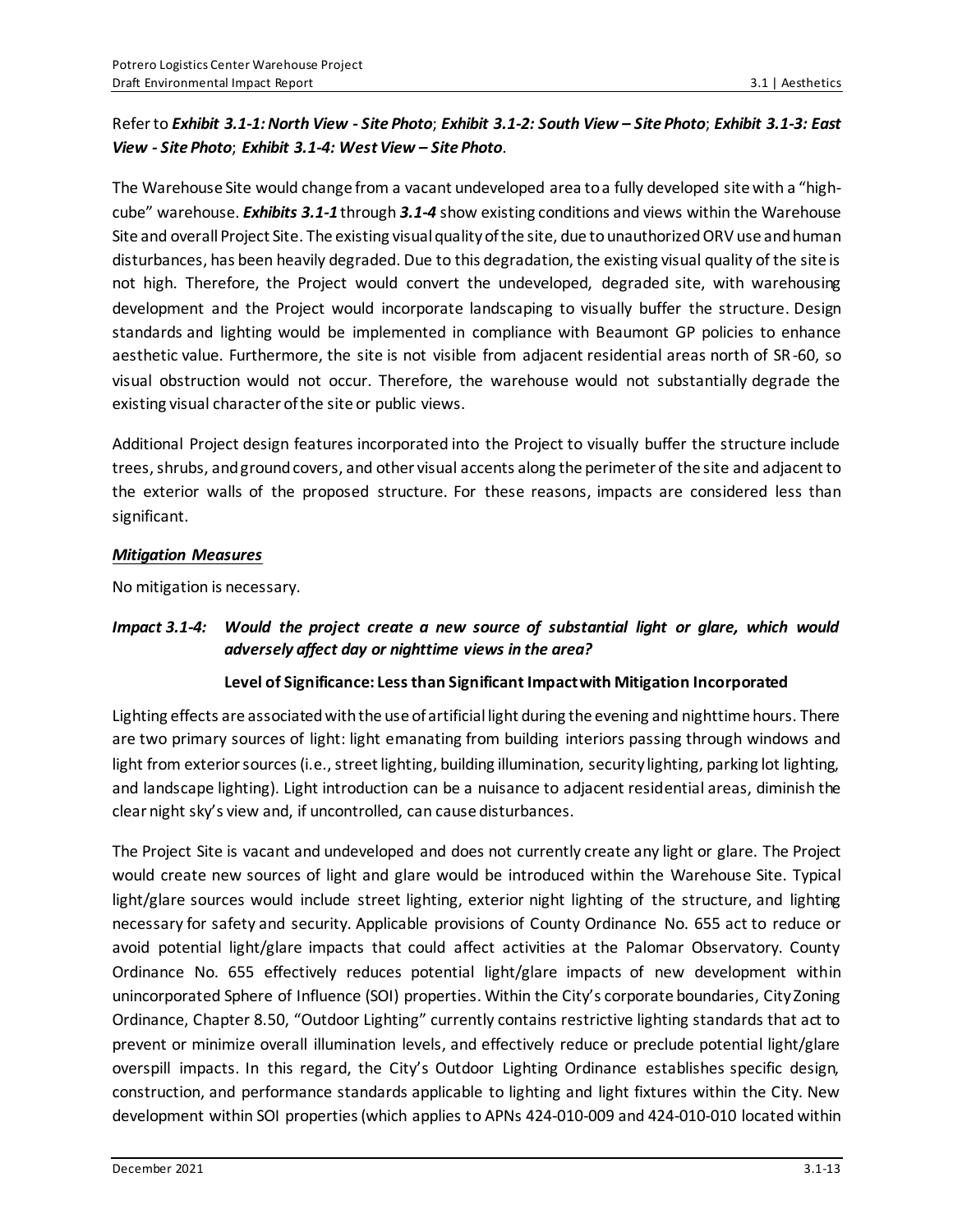the County of Riverside) proposing annexation to the City are also subject to provisions and requirements of the City's Outdoor Lighting Ordinance. In all instances, lighting restrictions and performance standards established under the City Zoning Ordinance meet or exceed the provisions of County Ordinance No. 655. In combination, County Ordinance No. 655 and the City Outdoor Lighting Ordinance act to effectively reduce potential light and glare impacts within the Project site to below significance thresholds.<sup>10</sup>

The Project is analyzed below for its potential to generate obtrusive light, infusing spill light, glare and sky glow. With respect to obtrusive lighting, the degree of impact would vary widely depending on the amount of light generated, light sources heat, presence of barriers/obstructions, type/design of light source, and weather conditions.

## **CONSTRUCTION**

Project construction would result in the temporary increase of spill light and glare from construction equipment, staging areas, lighting poles, and security lighting. Construction of the warehouse would be limited to daytime hours (unless otherwise approved by the City through issuance of a permit for construction between the hours of 6:00 p.m. and 7:00 a.m. in compliance with Beaumont MC § 9.02.050). Standard nighttime lighting during the construction phase would not be required until the site is operational. However, given the Project's location in an isolated area, on-site security measures, including some on-site lighting, may be utilized in certain locations such as around construction trailers, and equipment and machinery storage areas. Residential uses would be located approximately 1,000 feet north of SR-60. No short-term, construction-related impacts associated with light and glare are expected to occur. However, to minimize potential lighting impacts, Mitigation Measure (MM) AES-1 would be implemented.

MM AES-1 requires that a Construction Lighting and Screening Plan be developed to minimize light and glare impacts during construction. Furthermore, construction would adhere to Beaumont MC Chapter 8.50 - Outdoor Lighting. Therefore, in consideration of MM AES-1, impacts would be less than significant in this regard.

## **OPERATIONS**

Project build out would increase nighttime lighting in this portion of the City. Sources of lighting include interior and exterior lighting sources, streetlights, signage, and on-building and freestanding security lighting. The Project includes the following Project Design Features to reduce sources of lighting:

- Exterior lighting, other than street lighting, shall be low to the ground or shielded and hooded to avoid shining onto adjacent properties and streets; an example of this includes lighted bollards.
- Lighting fixtures shall be well integrated into the visual environment and the theme.
- Low-intensity, energy-conserving night light shall be used.
- Low-voltage light-emitting diode (LED) lighting shall be used wherever feasible throughout the Project.

<sup>10</sup> City of Beaumont. 2020. *Beaumont General Plan Draft Program Environmental Impact Report.*  <https://www.beaumontca.gov/DocumentCenter/View/36627/DEIR-090720> (accessed November 2021).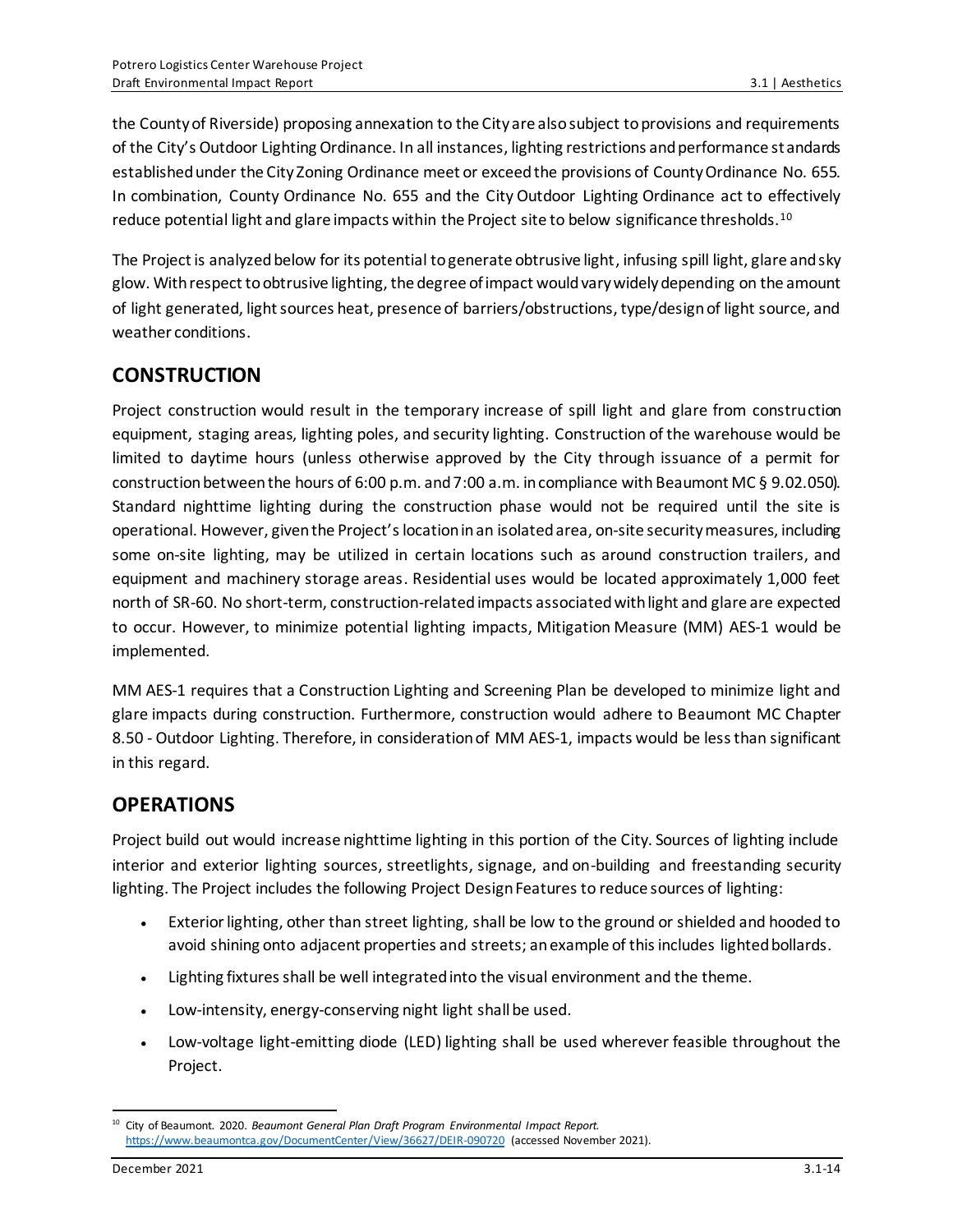Light pollution, also known as "sky glow," is an adverse effect of man-made light. The term is often used to denote urban sky glow (brightening of the night sky due to man-made lighting) but also includes glare (intense and blinding light) and light trespass (light falling where it is not wanted or needed; spill light). In many cases, sky glow is visible from great distances, particularly in evenings when there is moisture in the air. Minute water droplets in the evening air reflect and scatter light into the atmosphere. The County of Riverside Ordinance No. 655 "Regulating Light Pollution" defines the zones where light pollution could impact the Palomar Observatory: Zone A is within a 15-mile radius of the observatory; Zone B is between 15 and 45 miles of the Palomar Observatory. The Project Site is in the Zone B radius and subject to the lighting restrictions outlined in the Ordinance. The Project Site is approximately 40 miles north and well outside of the Mt. Palomar "sky glow" zones.

Operational impacts resulting from new sources of light or glare would be less than significant with implementation of Project Design Features and MM AES-1.

#### *Mitigation Measures*

**MM AES-1** Prior to the start of construction, the Project applicant shall prepare a Construction Lighting & Screening Plan. The Construction Lighting and Screening Plan would indicate aesthetic and lighting treatments for all construction work areas. The Plan shall identify methods used to ensure construction lighting is directional (aimed toward work areas, and not toward nearby sensitive receptors), and limited to sufficient wattage for safety and security. Construction areas visible to sensitive receptors shall be screened via curtains from public view. Construction screening materials shall be of sufficient height and appropriate color to minimize viewshed impacts, as determined appropriate by the applicable jurisdiction(s). All lighting must conform to maximum lumen and shielding guidelines in Chapter 8.50 of the Beaumont MC.

### **3.1.5 SIGNIFICANT UNAVOIDABLE IMPACTS**

No significant unavoidable aesthetic impacts have been identified.

### **3.1.6 CUMULATIVE IMPACTS**

When evaluating cumulative aesthetic impacts, several factors must be considered. The cumulative study area for aesthetic impacts is the viewshed that includes the Project area and its surroundings. The context in which a project is being viewed would also influence the aesthetic impact's significance. The contrast a project has with its surrounding environment may be reduced by the presence of other cumulative projects. If most of an area is or is becoming more urbanized, the contrast of a project with the natural surrounding may be less since it would not stand out in contrast as much. For a cumulative aesthetic impact to occur, the proposed cumulative projects' elements need to be seen together or in proximity to each other. If the projects were not near each other, the viewer would not perceive them in the same scene.

The geographical area for the aesthetics cumulative analysis would be the County of Riverside and City of Beaumont. The Project Site is currently vacant and undeveloped, and a portion of the Project Site is located within unincorporated Riverside County but would be annexed to the City as part of the Project.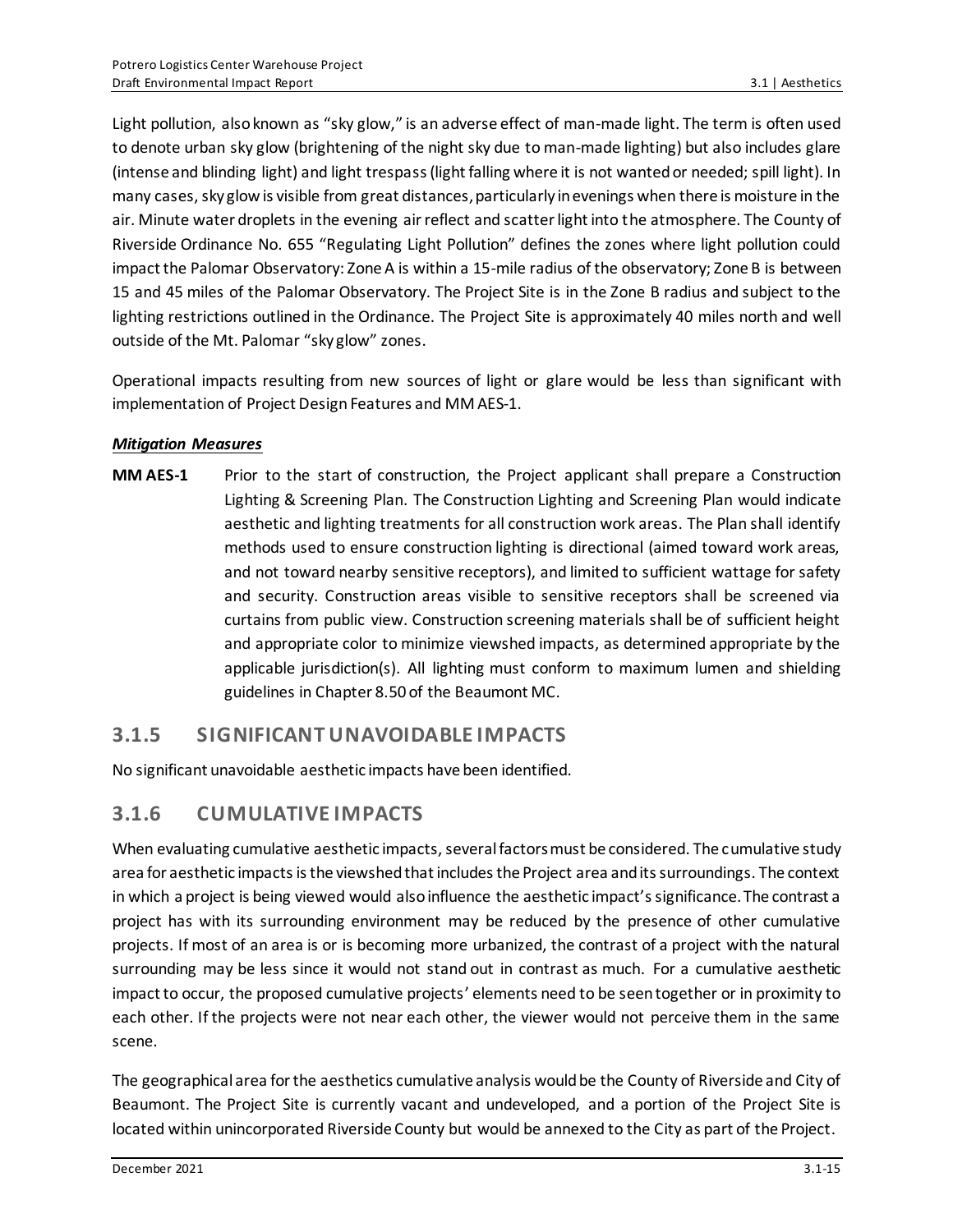A significant cumulative impact would occur if cumulative projects would adversely impact views of a scenic vista or scenic resources within a Designated State Scenic Highway. Although the Project would change the current visual quality of the Warehouse Site, changes do not necessarily result in degradation. The Project would be of high-quality design and would not adversely affect any protected public viewsheds or destroy any scenic vistas, nor would it impede views of the San Jacinto Mountains or the San Bernardino Mountains.

Future development at the Project Site and of surrounding cumulative projects in the area would be subject to a formal development review process including site and architectural plan review. Such discretionary review would ensure consistency with existing and proposed land use designations and zoning mandated by the City's General Plan and Zoning and Development Code. Additionally, over time, it is anticipated that the visual character of the area in the vicinity of the Project Site will change as industrial development is contemplated for the surrounding area in the City's GP, as well as the Riverside County GP. The Project would be consistent with the development contemplated by these jurisdictions and planned for under their respective GP documents. As a result, the Project in combination with future proposed projects would result in views from surrounding areas that are consistent with the aesthetic goals and policies envisioned by the City for the Project area. A less than significant cumulative aesthetic impact would occur.

With regard to cumulative light and glare impacts, implementation of the Project and future proposed projects would increase the amount of light and glare in the surrounding area, as it would increase the amount of development compared to existing conditions. It is anticipated that lighting would include exterior wall-mounted light fixtures and lighting in the on-site surface parking areas to ensure public safety. To ensure cumulative light and glare impacts are reduced to levels that are less than significant, future proposed projects—including the Project— would be required to adhere to existing City policies for community design and aesthetics. The Project would be designed in compliance with the City's Zoning Ordinance, which requires that all lighting used on-site to be directed and/or shielded to prevent the light from adversely affecting adjacent properties and that no structures or features that create adverse glare effects are permitted. Therefore, the Project would not result in cumulatively considerable light and glare impacts since impacts would be less than significant.

Therefore, the Project, in conjunction with other cumulative projects, would not result in a cumulatively considerable contribution. The cumulative impact related to scenic vistas and resources would be less than significant**.**

### **3.1.7 REFERENCES**

- CalTrans. 2018. *California State Scenic Highway System Map*. https://dot.ca.gov/programs/design/laplandscape-architecture-and-community-livability/lap-liv-i-scenic-highways [https://caltrans.maps.arcgis.com/apps/webappviewer/index.html?id=465dfd3d807c46cc8e805](https://caltrans.maps.arcgis.com/apps/webappviewer/index.html?id=465dfd3d807c46cc8e8057116f1aacaa) [7116f1aacaa.](https://caltrans.maps.arcgis.com/apps/webappviewer/index.html?id=465dfd3d807c46cc8e8057116f1aacaa)
- City of Beaumont. 2020. *Beaumont General Plan Draft Program Environmental Impact Report*. <https://www.beaumontca.gov/DocumentCenter/View/36627/DEIR-090720>.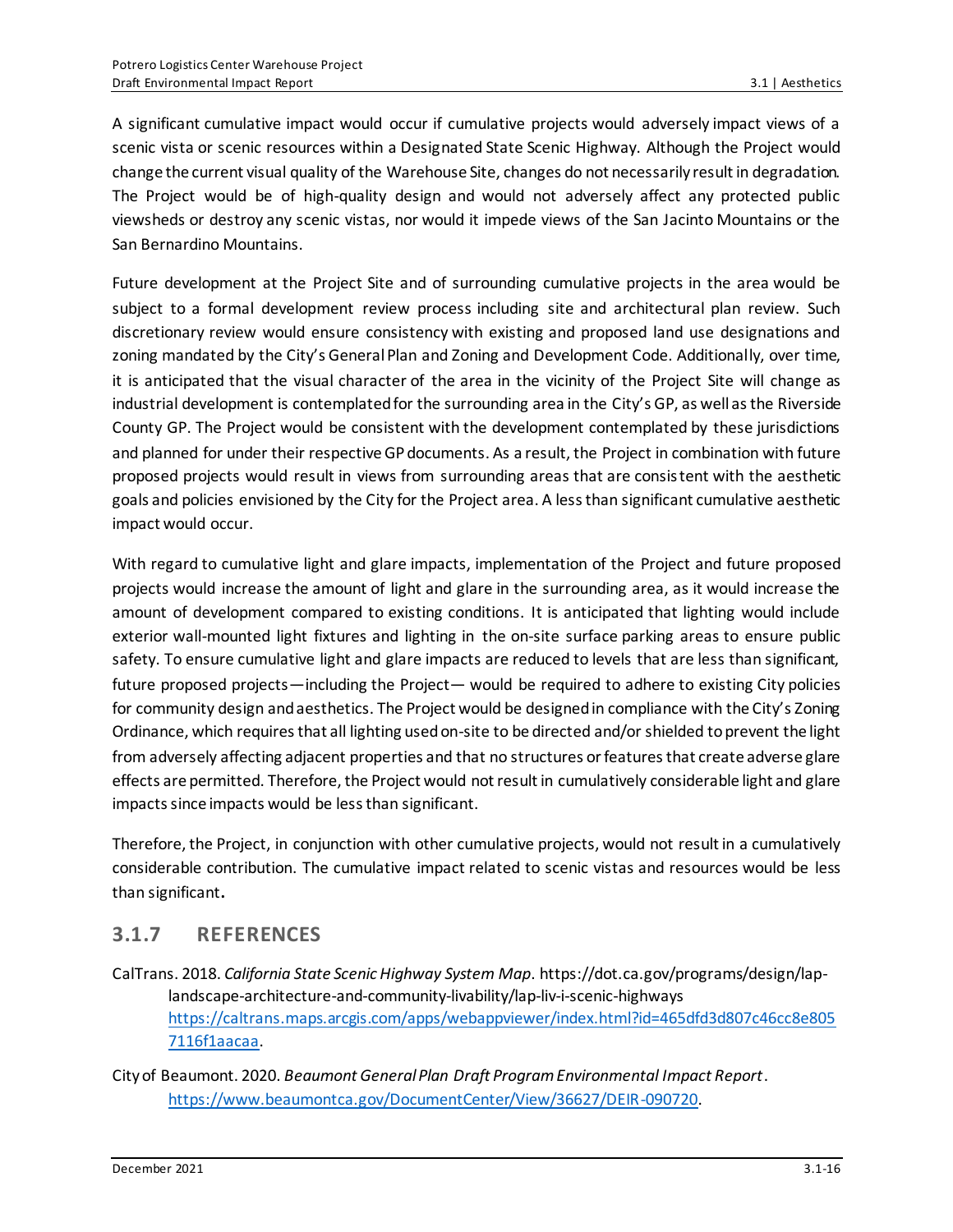County of Riverside. 2015. General Plan – Multipurpose Open Space Element.

https://planning.rctlma.org/Portals/14/genplan/general\_Plan\_2017/elements/OCT17/Ch05\_M OSE\_120815.pdf?ver=2017-10-11-102103-833.

Ecological Sciences, Inc. 2018. *General Habitat Assessment*.

Partner Engineering and Sciences, Inc. 2018. *Phase I Environmental Site Assessment*.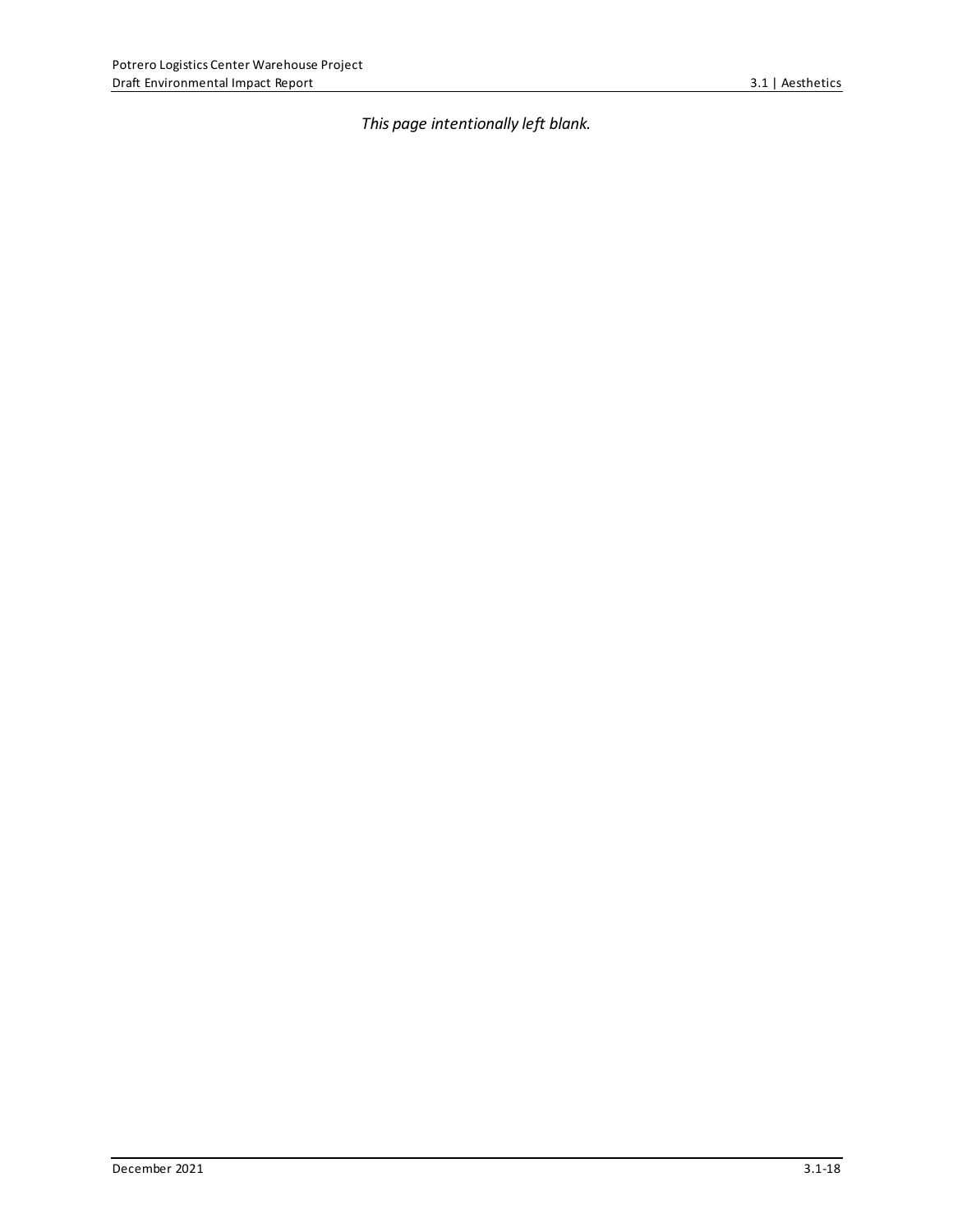

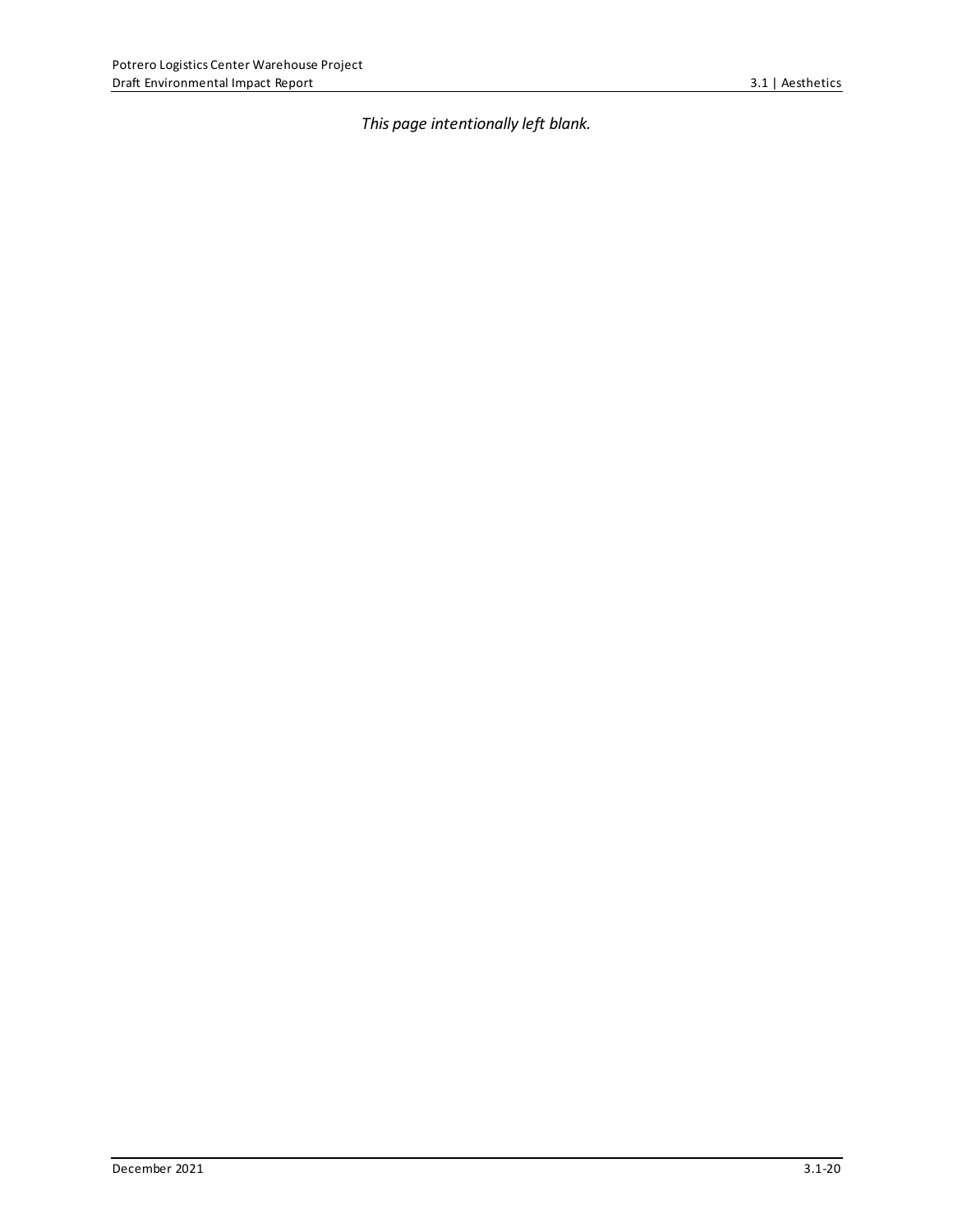

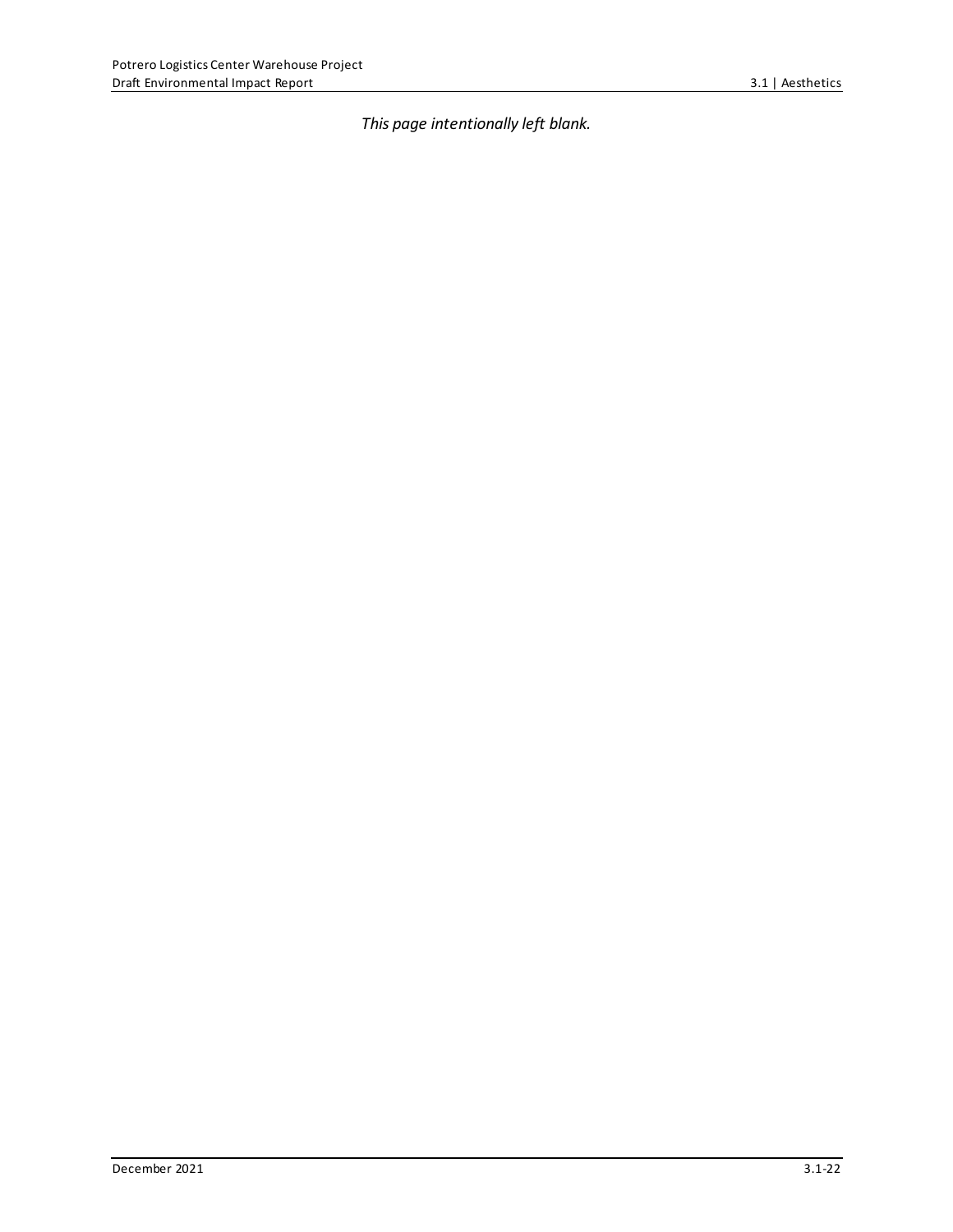